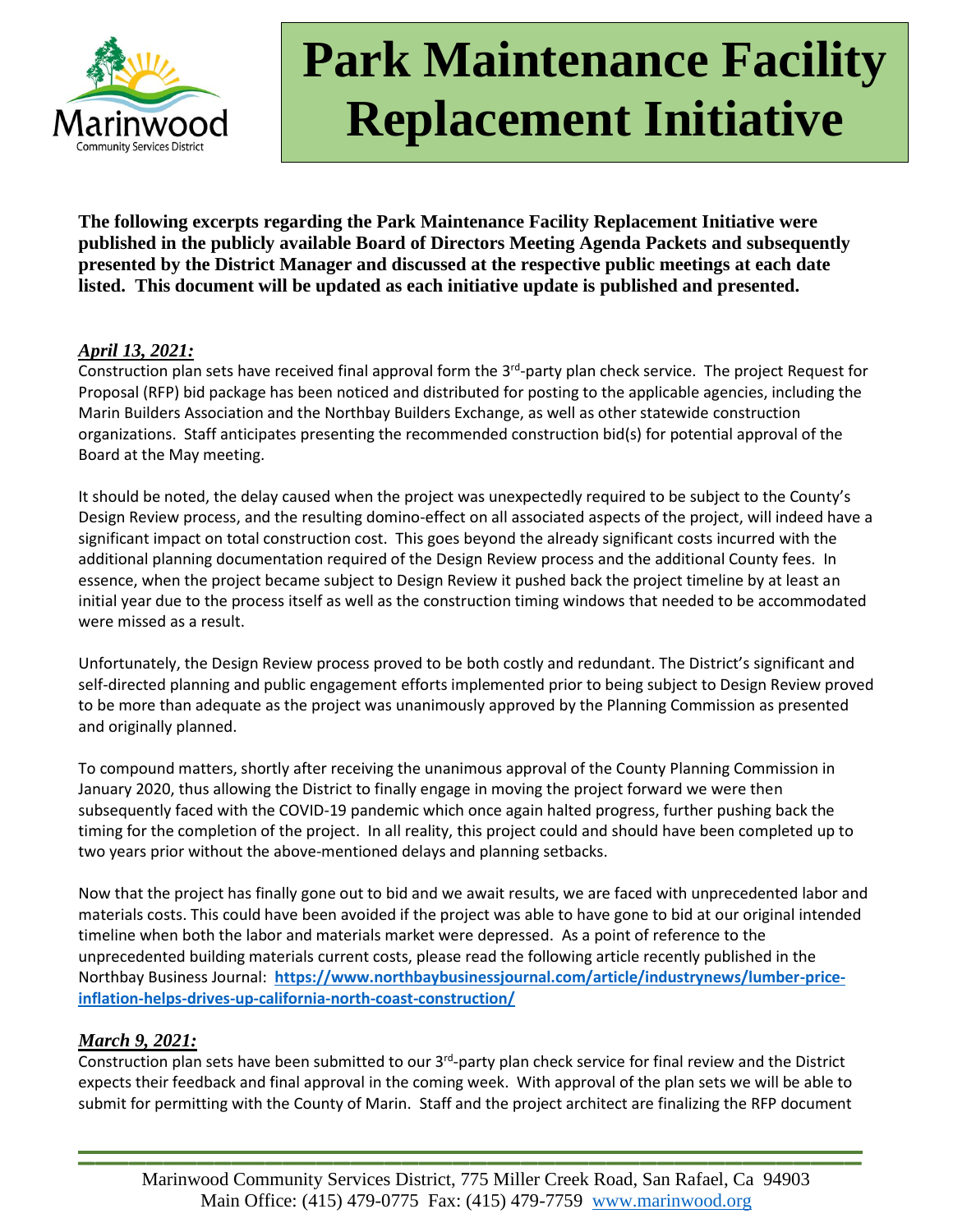

(current draft at 90+ pages) with the intention to notice contractors and engage the bidding process as soon as possible.

#### *February 9, 2021:*

As referenced in last month's report, the construction plan set was submitted to a 3<sup>rd</sup>-party plan check service and the District has received their initial feedback. Staff and projects consultants are finalizing the adjustments and notations requested by the plan check service and will resubmit for final review in the coming week or two. Unfortunately, this has taken slightly longer than originally estimated as we have also needed to receive additional documentation and notes from both structural and geotechnical engineering which has been dependent upon their schedules and availability.

### *January 12, 2021:*

The demolition of the former park maintenance facility was completed in full last month.

As referenced in last month's report, the construction plan set was submitted to a 3<sup>rd</sup>-party plan check service and the District has received their initial feedback. The project architect as well as the structural engineer have been making the adjustments and notations requested by the plan check service and will resubmit for final review in the coming week or two. Once the revised plan sets are reviewed and signed off by the plan check service, the District will submit the final plans to the County for construction permitting.

Furthermore, once the plan check process is completed, we will be able to finalize and issue the RFP bid sets and construction plans. As also referenced in last month's report, the bidding process will be in accordance with applicable government code in which all bids will be received as "sealed" and opened together in a public setting at a time and date to be determined. The bids will be examined for completeness and to ensure that each bidder meets requirements to work on public works projects of this scope. Qualified bids will then be presented to the Board of Directors during a regular board meeting accompanied with staff recommendations on formal actions to be taken.

#### *December 8, 2020:*

As of this writing, the demolition process of the existing maintenance facility is nearly completed with the final aspect being the removal of the park staff modular office which is expected to be completed in the coming days.

In terms of moving forward, we finally received long-awaited communication from the Marin County Building Department authorizing our 3<sup>rd</sup>-party plan check request. Initial draft plans will be submitted in the coming days to receive the review needed to establish the final permit plans to be submitted to the County. The direction received from the plan check process will also allow us to complete the project construction bid set and resulting Request for Proposals (RFP) which will be noticed and distributed in accordance with State requirements for public works projects. We remain with the goal of finalizing and issuing the RFP by the end of this calendar year allowing for a 30-45 day review period in which site visits can be arrange by potential bidders prior to submitting formal bids.

The bidding process will be in accordance with applicable government code in which all bids will be received as "sealed" and opened together in a public setting at a time and date to be determined. The bids will be examined for completeness and to ensure that each bidder meets requirements to work on public works projects of this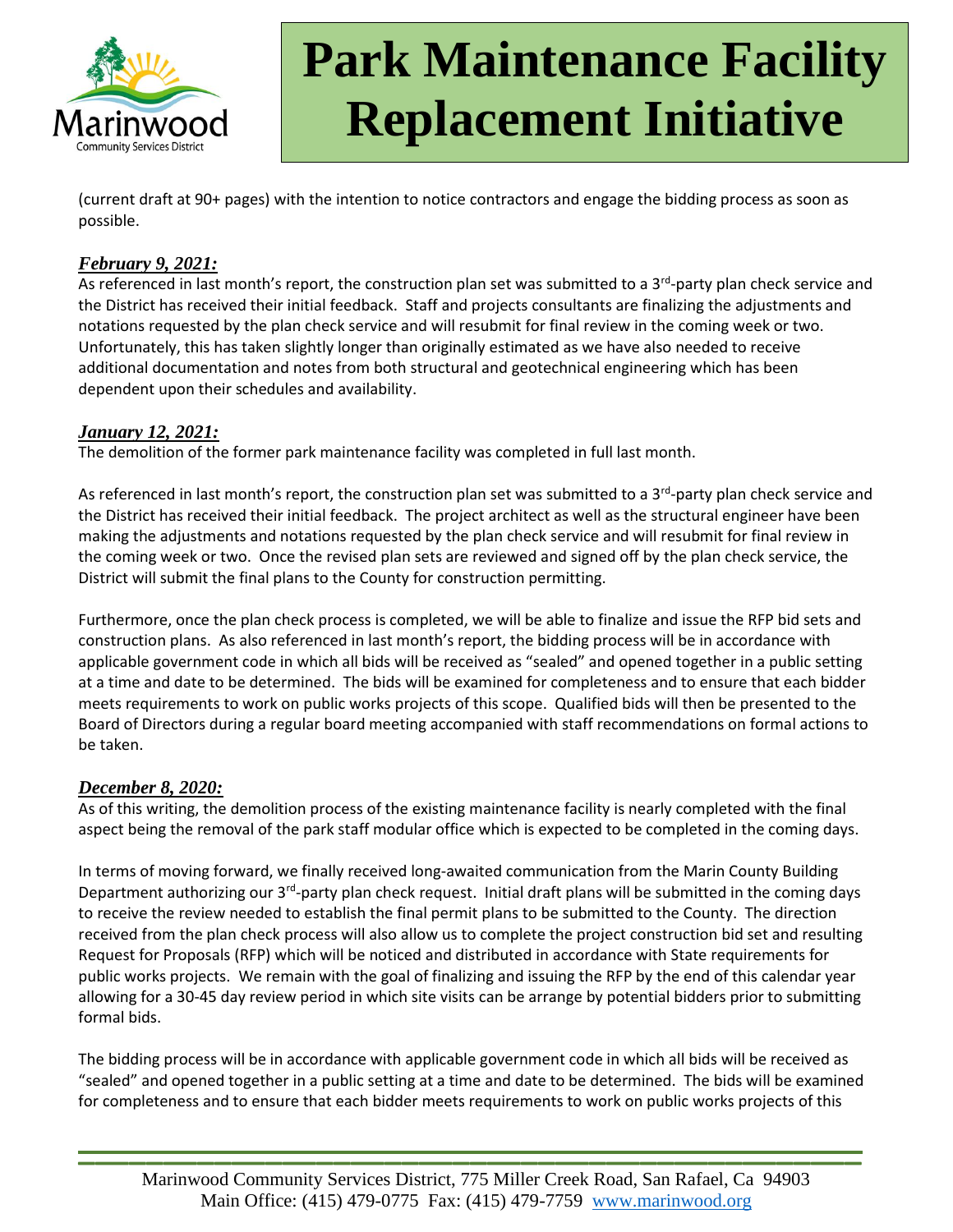

scope. Qualified bids will then be presented to the Board of Directors during a regular board meeting accompanied with staff recommendations on formal actions to be taken.

#### *October 13, 2020:*

In mid-September the District received the Demolition Permit from the County allowing us to proceed with removing the existing buildings.

This week we are expecting delivery of two cargo units that will be used to store all equipment and supplies and with the hopes of being able to the move the park modular office to this area will serve as a temporary maintenance facility until the new building is completed. DC Electric has been on-site and is currently working with PG&E in terms of disconnecting power to both facilities as well as potentially providing a temporary power supply to the temporary location. The biologist who performed the initial biological assessment report will also survey the facilities and the trees to be removed for any nesting activity. As identified in their initial report, this time frame is the ideal period to have this work performed.

Upon receipt of the permit, staff issued an informal request for proposals (RFP) for building demolition to local contractors via the Marin Builders Association, the North Coast Builders Exchange (Sonoma, Lake, Napa & Mendocino Counties) as well as select contractors. We received three proposals, all from DIR registered contractors (two others visited the site but declined to submit a proposal). Two of the proposals came in very close to each other at approximately \$19,000 with the third proposal just over \$30,000. It was also requested contractors include an additional cost for potential demolition and disposal of the park modular office as we have yet been able to identify a company willing to move the modular. This additional cost ranged from \$3650 - \$11,200. However, one of the contractors who submitted a proposal feels they might be able to move the modular dependent on condition and will revisit the site this coming week to further investigate. This same contractor was amongst the two lowest cost proposals and also proposed the lowest cost for demolition of the modular should that be needed. Once the biological survey is completed and determined we are able to proceed, it is anticipated their proposal will be accepted and work will commence shortly there afterward.

### *July 14, 2020:*

As various restrictions imposed due to the COVID-19 Shelter-In-Place Order have begun to ease, staff have been able to more fully resume the needs associated with the Park Maintenance Facility Replacement Project. This has primarily involved consultant work with required structural engineering and geotechnical engineering.

With this progress, staff have worked directly with project architect Bill Hansell to create an anticipated project management timeline detailing steps and actions needed to the point of project completion as well as the anticipated timing of each milestone.

While the schedule is slightly aggressive, staff believes it to be accomplishable. Barring any additional unforeseen project delays, it is the intention of the staff and project architect to be able to release a Request for Proposals (RFP) for this project this September.

In preparing for the RFP release, staff will also need to accomplish pre-bid site preparation. This includes but is not limited to the removal of several non-protected pine trees as stated in our County-approved Design Review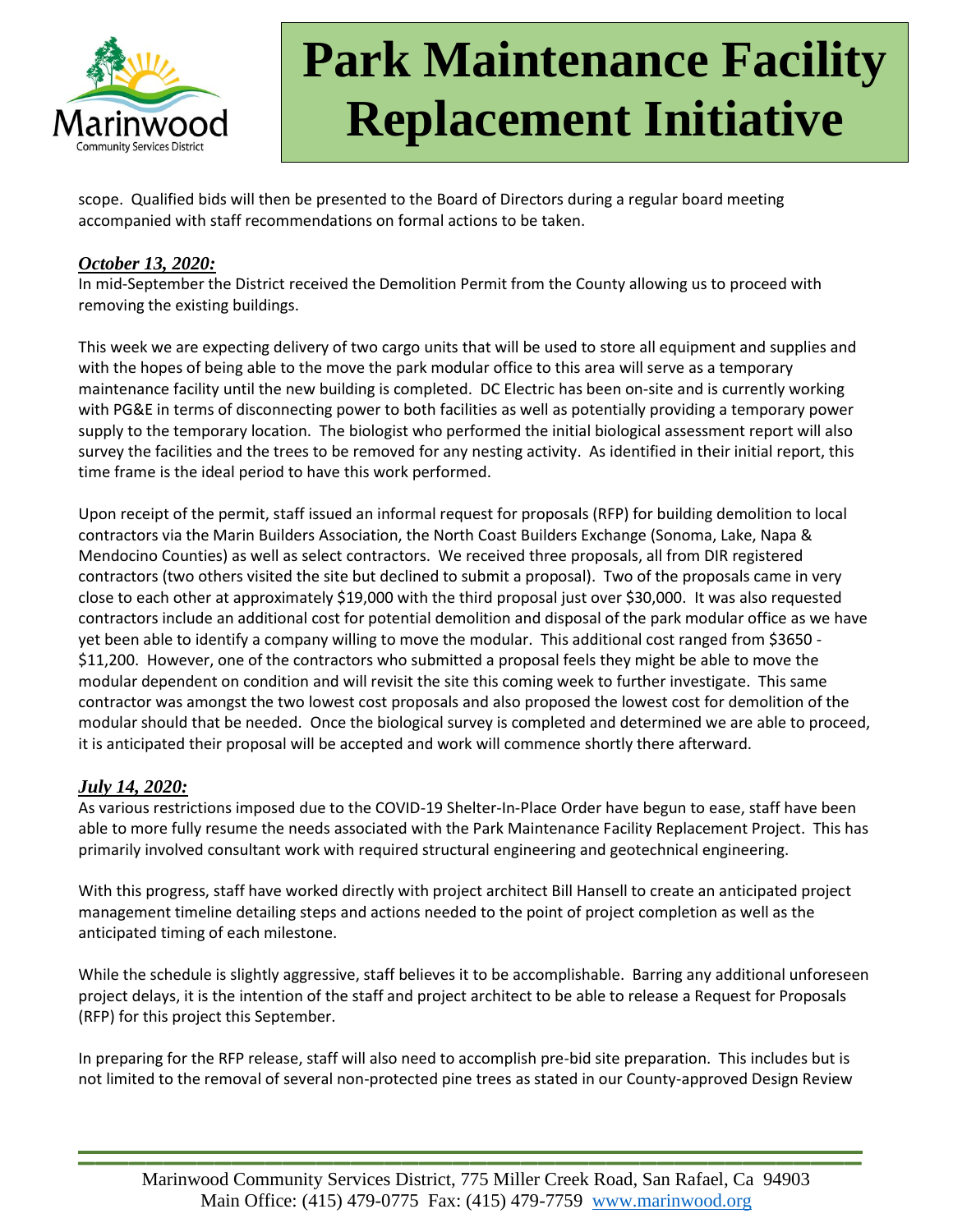

application, the demolition of the current facility and the relocation of the modular building utilized by our park staff.

Furthermore, District staff will need to create and construct a temporary solution to accommodate the daily working needs of our park staff during construction of the replacement facility (see included preliminary concept). We have identified an area in the nearby vicinity where the Gaga Ball pit is currently located in which we intend to erect temporary fencing, temporarily place the modular building as well as the temporary placement of up to two metal cargo units, all of which will be utilized to store tools, equipment, supplies and other park staff needs. Staff does not intend to connect water or sewer to the modular building while being placed and used in this capacity, however, we are researching and hopeful that we will be able to reconnect electricity. The referenced cargo units would need to be purchased though would have the strong possibility of either repurposing to other non-park storage needs (I.e. – Rec Dept) or potentially reselling them upon conclusion of the project.

#### *May 12, 2020:*

Bill Hansell of Hansell Design and staff continue to move forward. We have entered into agreement with a structural engineer and have received proposals for Geotechnical Engineering needs as well as Civil Engineering Needs. Unfortunately, our structural engineer can only do so much without the needed Geotech soils sample. Now that the Shelter in Place restrictions have been eased allowing for construction and construction-related work, we will select a Geotechnical Engineer and have this work performed as soon as possible.

#### *March 10, 2020:*

Now that the Design Review process has concluded and the County has formally approved the project, staff have been working with Hansell Design on the next stages of this initiative. This includes but is not limited to researching/soliciting other consultants in preparation for the creation of construction drawings needed for the building permit process. Currently, we have requested proposals from seven (7) different structural engineers and/or engineering firms and are awaiting remaining responses. This project will also require a geotechnical engineer to conduct a soil report in support of the structural engineering requirements as well as an energy consultant to conduct the required Title 24 energy calculations.

In all, we have separated the project into three (3) primary phases:

- 1. Initial Site Prep. Includes demolition and removal of existing building, identified tree removal, etc. *Of note: Staff are also currently brainstorming solutions for the impact on current daily operations. Primarily, we will need accessible temporary storage solutions for the multitude of tools, supplies and equipment used by park maintenance staff and are trying to identify adequate space and container options for this need.*
- 2. Construction Drawings and Permitting.
- 3. Project Bidding and Construction.

Finally, we have estimated an initial timing schedule. With an aggressive schedule we are hoping to be able to perform needed site prep by early summer (including demo). Initial construction drawings and engineering is hoped to be completed by late June/early July with the bidding process taking place late July - early September. Building permitting requirements are also hoped to be completed by September thus allowing actual construction to begin, ideally, by October.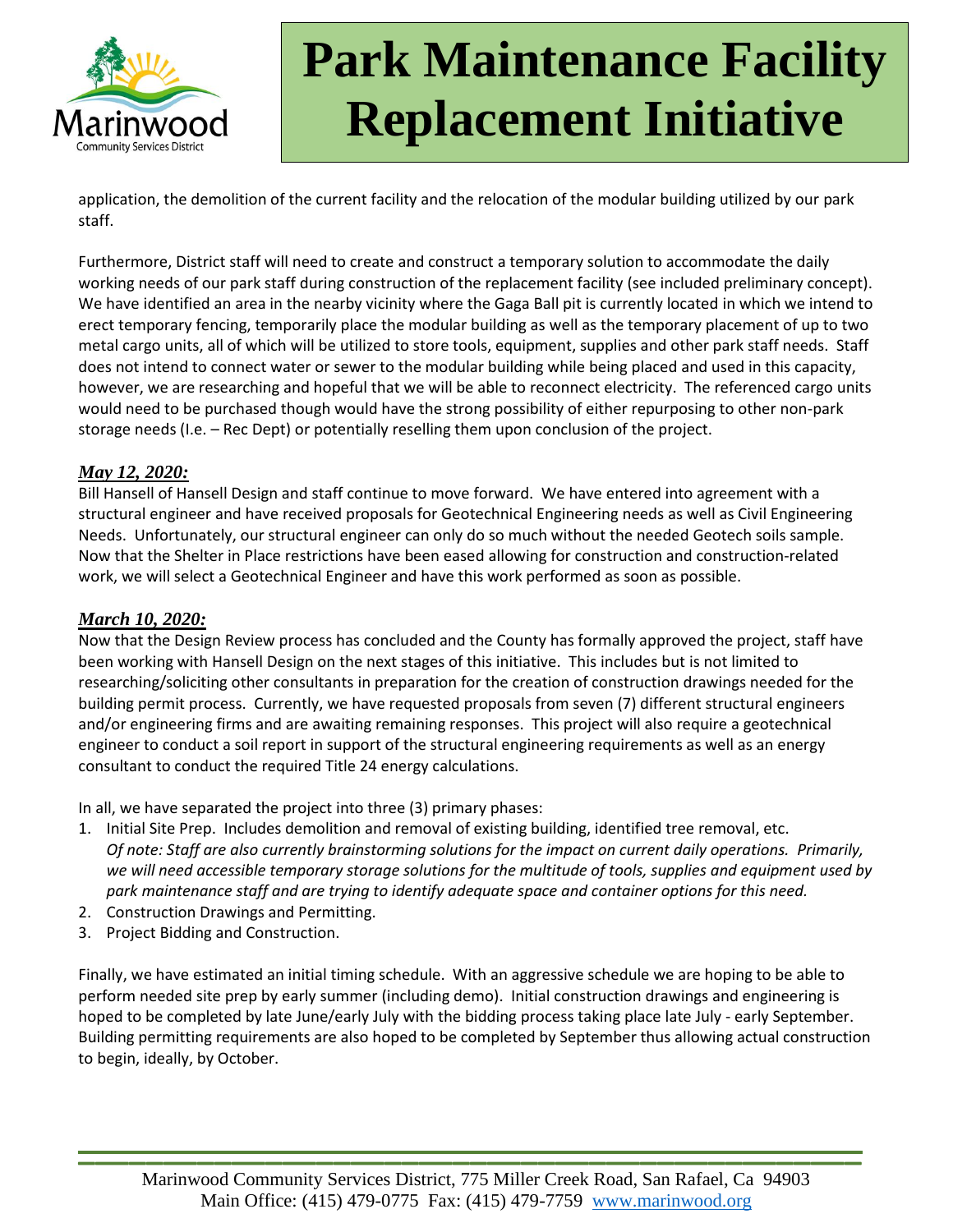

#### *February 11, 2020:*

On January 27, staff along with Bill Hansell of Hansell Design presented the Maintenance Facility Project proposal to the Marin County Planning Commission for their formal consideration as part of the County Planning Design Review process. Upon conclusion of the hearing – which included their prior review of materials submitted, staff presentation, Q&A from the Commissioners and a public comment period – the Planning Commission unanimously approved the project. Upon approval, the project was further subject to an appeal period that concluded on February 6, 2020, in which no appeals were filed with the County.

Now that the Design Review process has concluded and the County has formally approved the project, staff will begin working with Hansell Design on the next stages of this initiative. This includes but is not limited to researching/soliciting other consultants for items such as civil engineering, structural engineering, landscape design engineering, etc., in preparation for the creation of construction drawings needed for the building permit process. We will also work to develop an estimated timeline identifying the various stages of project implementation to completion.

#### *January 14, 2020:*

The District will participate in a hearing with the Marin County Planning Commission on January 27, 2020 in which the merits of the project will be presented. A copy of the County-issued notice that was mailed to nearby residences has been included for reference. It is hopeful that we will have clear direction coming out of this hearing as to approval of this project and ability to move on to the building permitting phase which will involve the creation of actual construction drawings and plans.

## **Notice of Marin County Planning Commission Hearing**

|                                                    | <b>Marinwood Community Services District Design Review</b>                                                                                                                                                                                                                                                                                                                                                                                                | Project ID: P2378                                   | APN(s): 164-260-35        |
|----------------------------------------------------|-----------------------------------------------------------------------------------------------------------------------------------------------------------------------------------------------------------------------------------------------------------------------------------------------------------------------------------------------------------------------------------------------------------------------------------------------------------|-----------------------------------------------------|---------------------------|
| Project Address: 775 Miller Creek Road, San Rafael |                                                                                                                                                                                                                                                                                                                                                                                                                                                           | <b>Applicant: Marin Community Services District</b> |                           |
| <b>Project Planner:</b>                            | Michelle Levenson                                                                                                                                                                                                                                                                                                                                                                                                                                         | (415) 473-3615                                      | mlevenson@marincounty.org |
|                                                    | Project Summary: Demolish an existing park maintenance facility, and relocate and replace it with a new park maintenance<br>facility.                                                                                                                                                                                                                                                                                                                     |                                                     |                           |
|                                                    | Date of PC Hearing: Monday, January 27, 2020                                                                                                                                                                                                                                                                                                                                                                                                              |                                                     |                           |
|                                                    | Hearing Location: 3501 Civic Center Drive, Rooms 328/330, Administration Building, San Rafael, California                                                                                                                                                                                                                                                                                                                                                 |                                                     |                           |
| <b>Hearing Time:</b>                               | The time of the hearing will be indicated on the hearing agenda posted on the Planning Commission<br>hearing webpage one week before the hearing.                                                                                                                                                                                                                                                                                                         |                                                     |                           |
| <b>Staff Report:</b>                               | Available on the project webpage and the PC hearing webpage by Monday, January 20, 2020                                                                                                                                                                                                                                                                                                                                                                   |                                                     |                           |
|                                                    | The decision on this application may be appealed to the Board of Supervisors. If you challenge the decision on this application<br>in court, you may be limited to raising only those issues you or someone else raised at the public hearing described in this<br>notice, or in written correspondence delivered to the Community Development Agency, Planning Division during or prior to the<br>public hearing. (Government Code Section 65009(b)(2).) |                                                     |                           |
|                                                    | More information about this application is available online at<br>http://www.marincounty.org/depts/cd/divisions/planning/projects, where projects are listed for the Lucas Valley area.                                                                                                                                                                                                                                                                   |                                                     |                           |
|                                                    |                                                                                                                                                                                                                                                                                                                                                                                                                                                           |                                                     |                           |
| とん<br>霊<br>8g<br>$\mathcal{Z}$                     | All public meetings and events sponsored or conducted by the County of Marin are held in accessible sites.<br>Requests for accommodations may be made by calling (415) 473-4381 (Voice) 473-3232 (TDD/TTY) or by<br>e-mail at disabilityaccess@marincounty.org at least five business days in advance of the event. Copies of<br>documents are available in alternative formats, upon request.                                                            |                                                     |                           |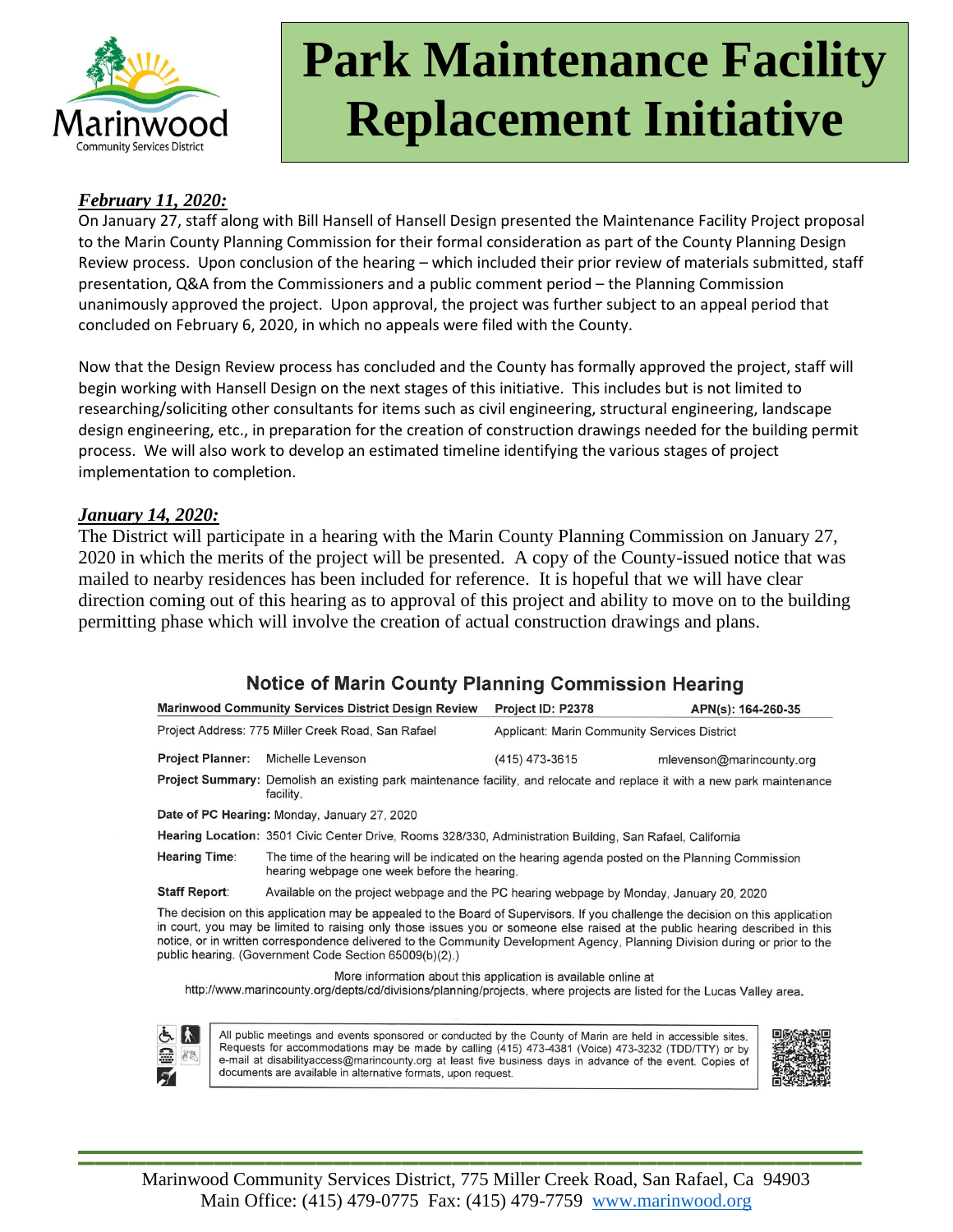

### *November 12, 2019:*

After an exhaustive search for qualified contractors willing and available to install the required story poles for the proposed park maintenance facility, the District was able to identify and enter into an agreement with a contractor to perform this work. Work began on Friday, November  $8<sup>th</sup>$  and is expected to be completed no later than early next week. This is the final requirement of our design review application filed with Marin County. It is my understanding that the completion of this work will mark the completion of the design review application process and begin the formal notice period.

As stated at last month's meeting, the County of Marin will be conducting all notice, communications and determinations regarding this project as Design Review is a County process, not a District process. To reiterate once more, the scope and design of the project has not changed from what was presented at multiple public meetings throughout the process and ultimately approved by the Board of Directors.

#### *October 8, 2019:*

The District has submitted further documents for this project to County Planning based on their request for additional documents and information as a function of the Design Review process. At the time of this writing, we are still awaiting final submittal review from Department of Public Works. Once the submittal package is deemed to be complete by the County, the project will be noticed by the County. The County of Marin will be conducting all notice and communications regarding this project as Design Review is a County process, not a District process. However, to be clear, the scope and design of the project has not changed from what was approved by the Board of Directors at a prior public meeting.

### *August 13, 2019:*

As mentioned at prior meetings, staff continues to work with Hansell Design in preparing the additional documents requested by the County in response to the project's Design Review application. The remaining request for documentation from the County requires minor work performed by a civil engineer, which is currently in progress.

### *July 9, 2018:*

As mentioned at prior meetings, staff continues to work with Hansell Design in preparing the additional documents requested by the County in response to the project's Design Review application. This work is expected to be completed and submitted no later than the end of July. To confirm and clarify, the County has requested additional information and documentation. At this point in the process, the County has not made any determinations in regards to the project beyond the request for additional information and documentation. This includes any determination of the project as submitted to be found out of compliance with County codes and regulations as has been incorrectly stated by a member of the public. Any such determinations will not be made, if at all, until the final design review application is submitted and then formally reviewed for potential approval.

### *May 14, 2019:*

The District has received response to our initial Design Review Application from the County Planning Department. They have requested a large number of additional documents which will require further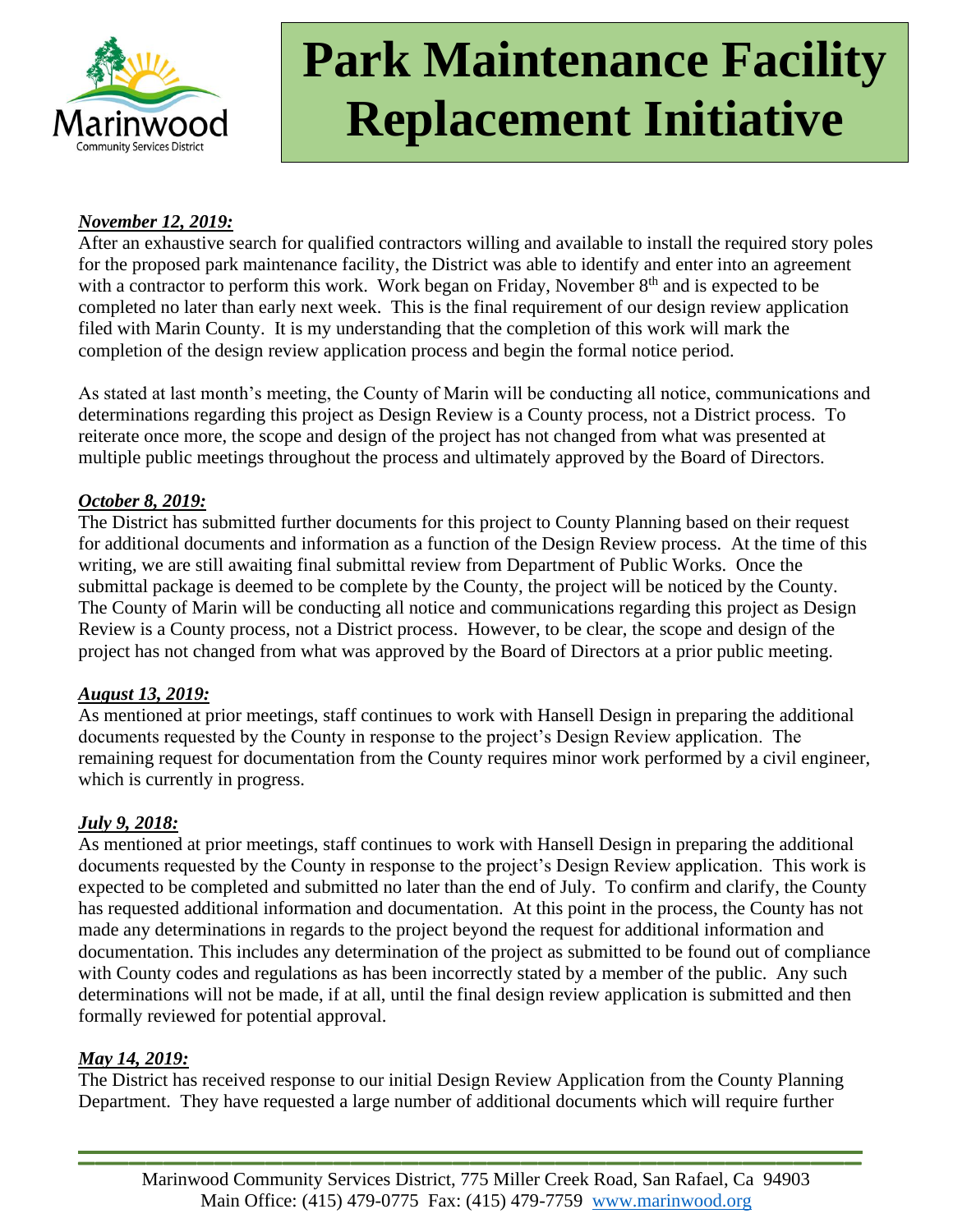

architecture drawings as well as potential civil engineering needs. We have been communicating with the County to gain clarity on what specifically will satisfy their remaining requests. Unfortunately, these further requests will continue to escalate preliminary costs and time involved with the progression of this project as a whole.

### *March 12, 2019:*

The District has submitted all materials and paid the county fees for our Design Review application to the County of Marin Planning Department in regards to the District Maintenance Facility Replacement Project. The County has up to thirty (30) days for initial review of the materials and to make any further requests of the District for additionally required materials or information. If and when such a request is made by the County, the District then has up to thirty (30) days from that point by which to respond and/or provide the additional materials. When that process is complete the County will then initiate the formal Design Review process. The exact stages of the design review process will be determined during the initial review and upon examining any additional materials that may be required.

I would like to acknowledge and thank Bill Hansell of Hansell design for all of his work and efforts in communicating with the County leading up to this point as well as the additional work performed as a result of needing to submit for design review. Mr. Hansell has been very mindful of the District's desire to keep costs as low as possible while still providing the County what they have initially requested.

### *February 12, 2019:*

We are continuing working with Bill Hansell of Hansell Design in keeping this project moving forward the best we can. At this point it is our understanding we will be submitting an application for Design Review. Unfortunately, we remain in back and forth communications with the County Planning department attempting to ascertain what additional documents and drawings they will require from the District to submit the most efficient application possible while minimizing expense to the District incurred with the creation of additional documents. As such, a formal project application has yet to be submitted. While the Board-approved scope of project and facility design has not changed, Design Review will cause additional drawings to be created. The County is well aware of the lengthy public process the District has already undertaken and have also sent representatives to meet with staff and visit the site. It is important to reiterate that with the County's recent request for Design Review, this will not only add considerable time but also costs to the project, both in document creation and County application fees.

### *January 8, 2019:*

We continue to work with Hansell Design finalizing documents for submission to the County based on the site plan and facility design concept approved and authorized by the Board of Directors at the September board meeting. We have been communicating with the County to ensure we submit the scope of detail they recommend and require. The recent holidays have presented communication lapses and delays. Once submitted, it is our understanding the County will make a final determination as to the specific planning process to be applied to this project.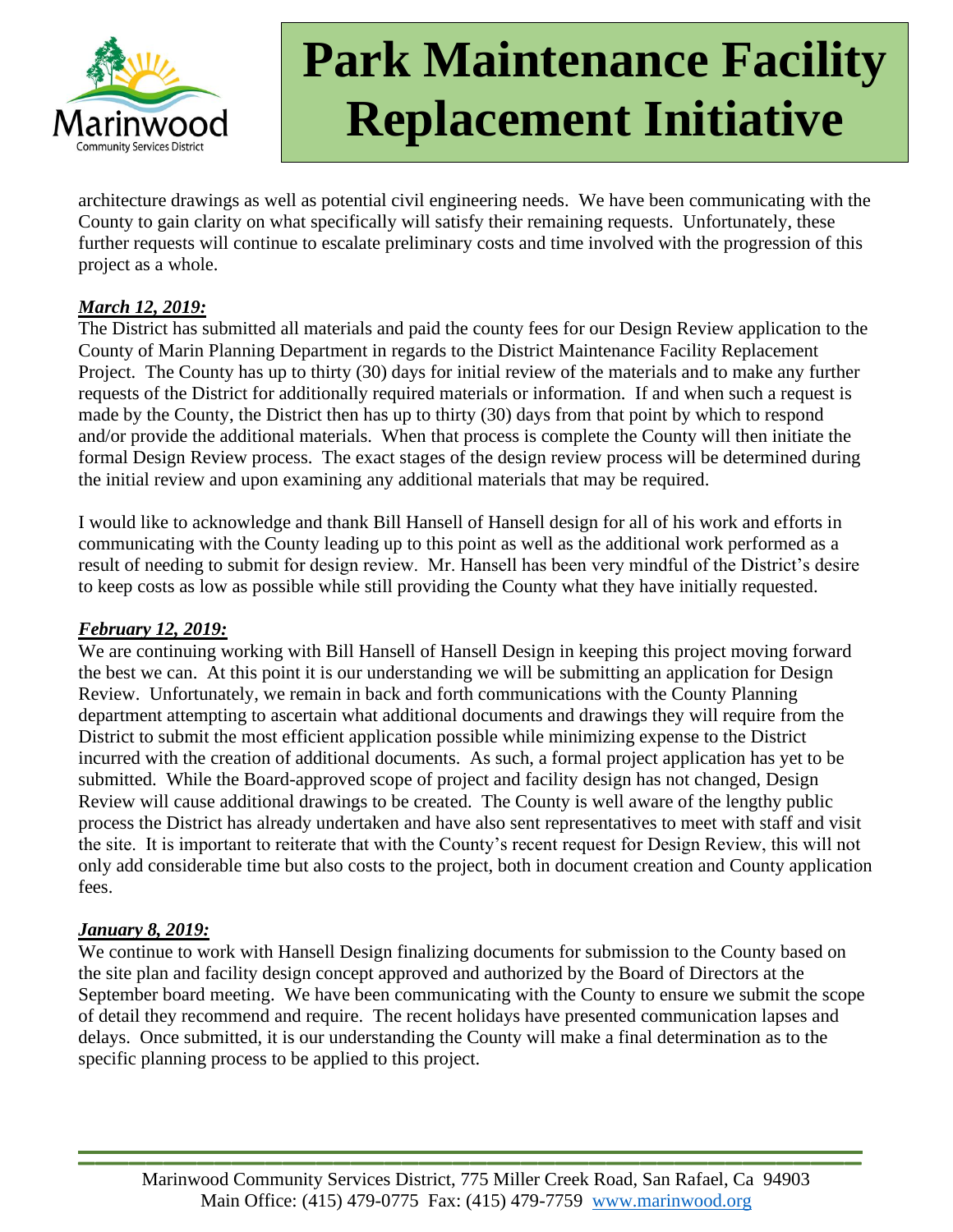

## *September 11, 2018:*

Included is the most recent site plan and building design drawings as provided by Hansell Design. Furthermore, I have included a letter received from and on behalf of our Park Maintenance Staff.

At the August 2018 board meeting Bill Hansell of Hansell Design lead a detailed presentation of facility design concepts to date, displaying 3-dimensional models, rotating views and other interactive features. During this presentation Mr. Hansell was able to receive feedback from the board, staff and members of the community while also providing answers to several questions. Following that meeting, Mr. Hansell met once again directly with our park maintenance staff to share and gain feedback on latest modifications as well as any discuss any remaining thoughts on behalf of the maintenance staff.

The results of his presentation at the board meeting in addition to subsequent meetings with district staff resulted in the following modifications:

- The reduction in the roof peak has been maintained at 14'-0" (with the low north end at 10'-0") while the interior clear height was checked with staff needs to confirm that anything lower is not functional nor practical.
- Discussions with staff regarding flexibility of the space for various seasonal activities resulted in expanding the central column bay width to 20'-0" from the prior standard of 12'-0". The expanded bay allows for greater maneuverability of materials while remaining within the proposed footprint. Further refinement of the clear width will be dependent upon structural engineering requirements as the project moves forward.
- The opening between the West Court and the Covered Storage/Parking area has been expanded to 19'- 6" to allow for increased accessibility. No door is needed at that opening as the two areas will function together with the only difference being the portion protected by roof.
- The roll-up access doors to the workshop have been widened to  $10^{\circ}$ -0" to allow for easier loading. The emergency egress doors were relocated to accommodate the wider access doors. The desired height of the doors is at least 9'-6" which allows for about 12" to the underside of the new lower roof. That should be just enough to accommodate the roll-up mechanism.
- The rolling gates to the East and West Courts have been moved from the center of the fence width to the southern half of each fence. In other words, approximately half of the 24'-10" width of the western fence will be a rolling gate and the same will be true for the eastern fence (approximately half of 28'- 11".) This will allow easier access and relatively more storage on the north half of each courtyard.
- Based upon vehicle access to the courts and around the building when necessary the existing pine tree at the southwest corner of the west court is proposed to be removed. Pending a landscape design for the entry area, this will allow 15'-3" of clear space between the corner of the fence and the closest edge of the horseshoe pits.
- A shower has been added to the restroom as requested by staff given the amount of poison oak that is experienced in the field. Lockers and a small desk space has been noted in the break room in addition to the small kitchenette sink.
- Locations for a workbench, first aid/eye rinse, hose reels, and movable storage shelves were confirmed as well as the central workshop project space. Extensive power points will be provided to allow for flexibility of layout and use.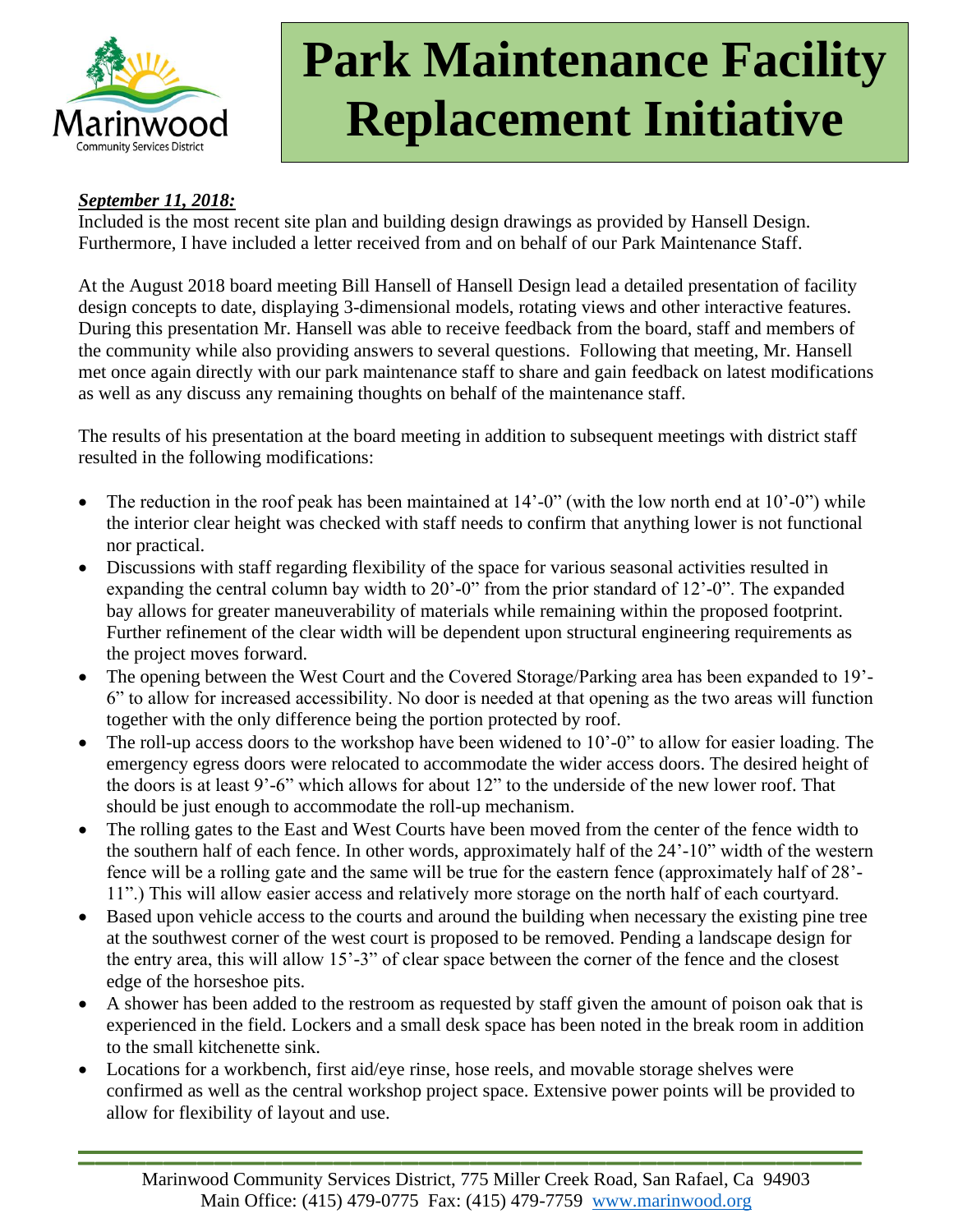

The fence height of the East and West Courts has been reduced to 6'-0" above finish grade based upon discussions with staff regarding minimal concealment of the equipment and security versus reducing the building massing as much as possible.

Given the extensive research, communication and resulting design efforts that are represented in the proposed site plan and facility design, staff requests the Board approve this project as proposed and authorize staff to engage in the planning and permitting process with the County of Marin.

### *August 14, 2018:*

Bill Hansell of Hansell Design, architect for the Park Maintenance Facility Replacement Project, will lead a presentation of current facility design concepts to date. This presentation will be technology-based and visually projected utilizing design software capable of displaying 3-D models, rotating views and other interactive features. Unfortunately, such mediums do not allow for easy transition to a static page for inclusion in the Board packet. However, utilizing this style of presentation allows for much more detailed and easily understood concept and design features to be shared and discussed.

### *August 14, 2018:*

The following documents have been included for Board review and consideration of this item:

- Resolution 2018-08: *Adopting the Mitigated Negative Declaration and Mitigation Monitoring Program for the Marinwood Park Maintenance Facility Replacement Project*
	- o Initial Study
	- o Mitigated Negative Declaration
	- o Mitigation Monitoring Program
- Written Public Comments received in response to the Draft Mitigated Negative Declaration and Initial Study
- Staff response to applicable public comments
- Correspondence from the State of California Governor's Office of Planning and Research acknowledging the District has complied with the State Clearinghouse review requirements for draft environmental documents

Of note, the California Environmental Quality Act (CEQA) Guidelines allows the Board to "add new information to the Negative Declaration which merely clarifies, amplifies, or makes insignificant changes to the Negative Declaration." (Title 14 CCR 15073.5 (c) (4))

As such and as received via public comment from Tammy Taylor, Marin County Planning Division, and corresponding with response to said comment provided by District staff, Mitigation Measure 1(a.b.)-1 of the Initial Study (page 11) shall be amended to state:

*"The Marinwood CSD shall apply to the Marin County Community Development Agency for a Site Plan Review or Design Review, as determined by the County, and implement any conditions of approval of the County permit."*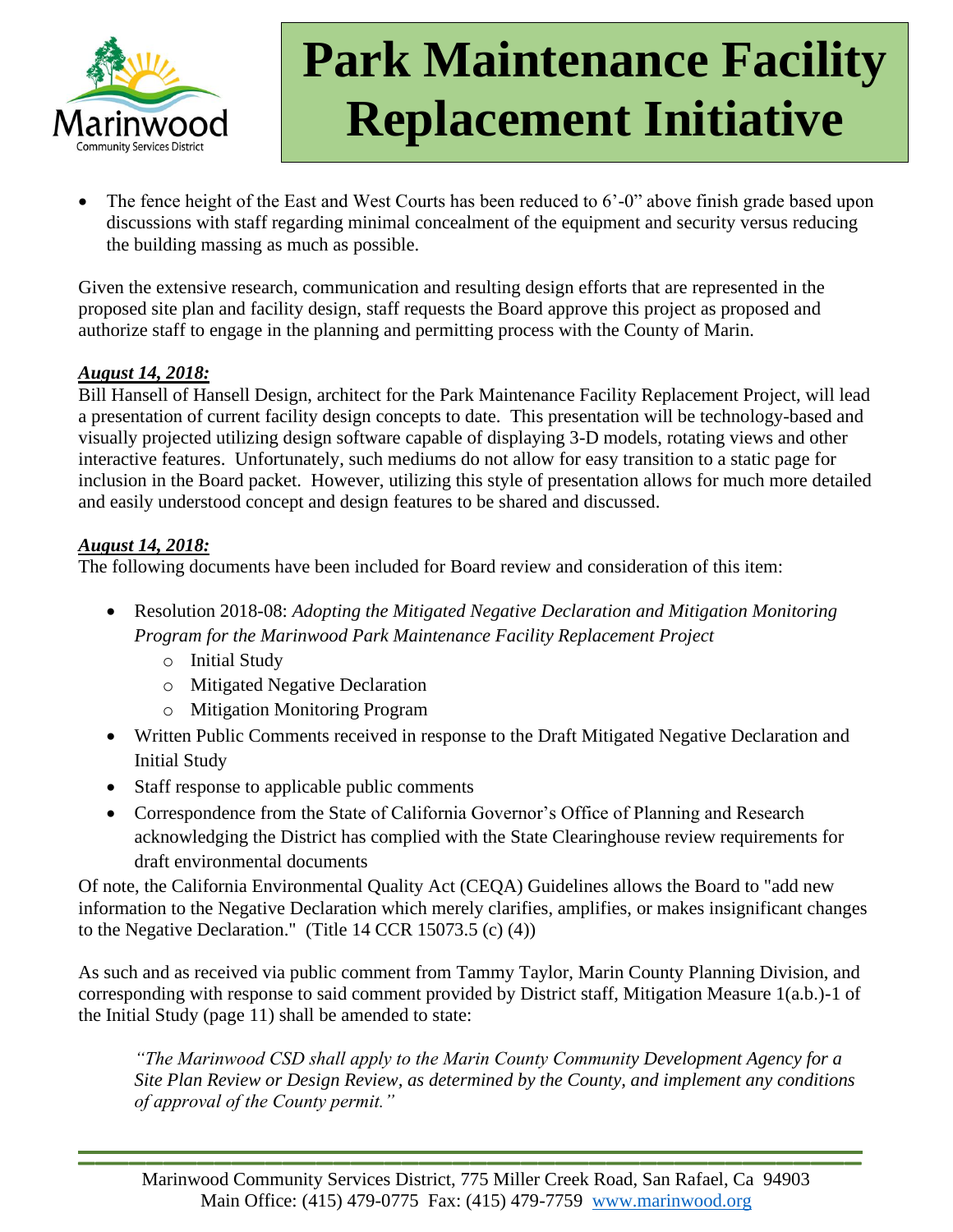

CEQA Guidelines further define the process for adopting a mitigated negative declaration, which states:

Prior to approving a project, the decisionmaking body of the lead agency shall consider the proposed negative declaration or mitigated negative declaration together with any comments received during the public review process. The decisionmaking body shall adopt the proposed negative declaration or mitigated negative declaration only if it finds on the basis of the whole record before it (including the initial study and any comments received), that there is no substantial evidence that the project will have a significant effect on the environment and that the negative declaration or mitigated negative declaration reflects the lead agency's independent judgment and analysis. (Title 14 CCR 15074 (b))

CEQA further defines "substantial evidence", which states:

Argument, speculation, unsubstantiated opinion or narrative, or evidence that is clearly inaccurate or erroneous, or evidence that is not credible, shall not constitute substantial evidence. Substantial evidence shall include facts, reasonable assumptions predicated upon facts, and expert opinion supported by facts. (Title 14 CCR 15064  $(f)(5)$ )

It is in accordance with these CEQA Guidelines regarding standards of review with which the decisonmaking body should use in their consideration of whether or not to adopt the Mitigated Negative Declaration.

It is further in accordance of these guidelines by which staff response to public comments is based. As such, not all public comments received have been directly responded to by staff but have been acknowledged as "Comment noted." Furthermore, comments related to the project as a whole or the facility design have not been responded to. Responses are limited to those pertaining specifically to the draft mitigated declaration of environmental impact.

## *July 17, 2018:*

In accordance with the California Environmental Quality Act (CEQA), the District has recently completed, posted, distributed and formally noticed a draft Mitigated Negative Declaration of Environmental Impact and corresponding Initial Study. The draft Mitigated Negative Declaration is currently in a 30-day review period through July 31, 2018 at 4:00 PM. As formally noticed, the District will conduct a Public Hearing on July 26, 2018 at 5:00 PM in which it will receive any public comments specific to the draft Mitigated Negative Declaration and supporting documents. There will be no formal actions taken at the Public Hearing. Comments may also be submitted in writing. The draft Mitigated Negative Declaration, including all supporting documents, is available to view on the District's webpage dedicated to the Park Maintenance Facility Replacement Project: [http://www.marinwood.org/park](http://www.marinwood.org/park-maintenance-facility-replacement)[maintenance-facility-replacement](http://www.marinwood.org/park-maintenance-facility-replacement)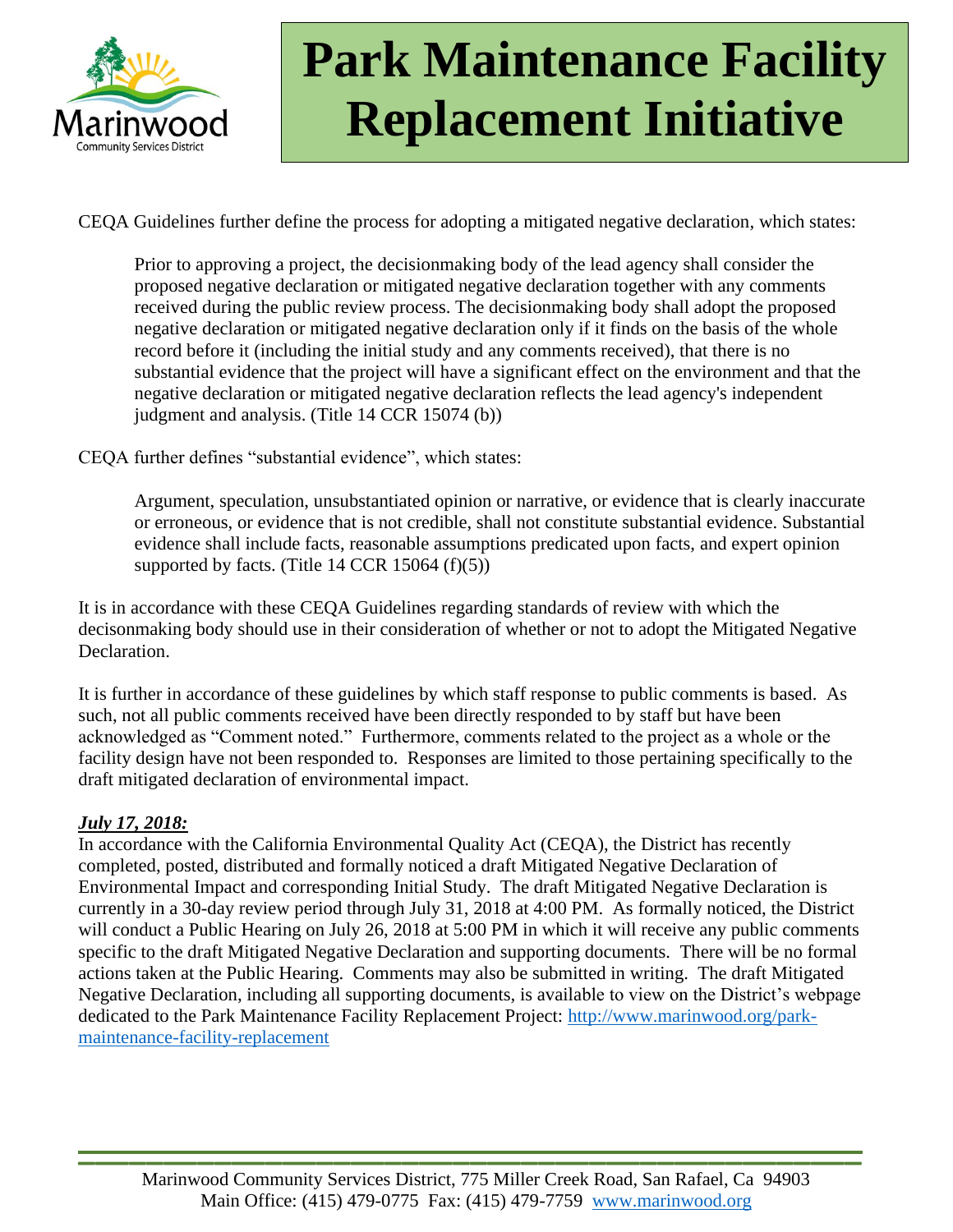

### *June 12, 2018:*

The District has recently received the completed Archaeological and Cultural Resources Evaluation performed for the area encompassing the current and proposed maintenance facility site. It has been posted and is available to view on the District's webpage dedicated to the Park Maintenance Facility Replacement Project:<http://www.marinwood.org/park-maintenance-facility-replacement>

The District has provided "Notice of Informal Consultation" to all applicable environmental regulatory agencies in regards the initial study of the project currently being completed. Furthermore, the District has engaged the Federated Indians of Graton Rancheria in the consultation process.

### *May 8, 2018:*

I have included the most recent renditions of the Park Maintenance Facility Replacement Initiative site layout, building design and artistic rendering as created by architect Bill Hansell of Hansell Design.

Mr. Hansell shared these with the Park & Recreation Commission at their most recent meeting. Additionally, neighbors who live immediately behind the facility area on Quietwood Drive were also personally encouraged to attend.

The current site layout concept calls for the removal of the existing modular building serving as the office area and restroom for the park maintenance staff. These functions have been incorporated into the most recent building design to include a restroom, kitchenette area (microwave, refrigerator) and a space for a computer and telephone. As such, the proposed facility would exist in part on the physical space currently occupied by the modular building thus allowing for maximum space to be preserved for redirection of the trail and open area. It also allows for the maximum setback possible from the creek bank. As currently designed, the total proposed facility, including open courtyard areas, would result in a total footprint reduction of approximately 100 square feet from the total footprint of the existing facility.

Current building design calls for both a fully enclosed "conditioned" area to be used primarily as a workspace and for tools/equipment storage as well as an "open" area to be used primarily for storage of rolling stock but could also be utilized to provide an additional work area if needed. The "open" area would be secured with walls around all sides, however, the walls would not extend all the way to the roof for a fully enclosed environment. Both of the areas would be covered by a single roof.

Mr. Hansell has thoughtfully designed a building exterior intended to blend in to the natural environment while also displaying not only the modern architecture traits found commonly in the neighborhood, but also to recognize the historic and cultural architecture traits common amongst inhabitants prior to development. This is best displayed in the included rendering.

Additionally, I expect to receive our archeological and cultural resources study this week. This study, along with the biological resources report, building design and site plan layout will be included in the District's Site Plan Review Application submitted to the County Planning Department. We remain with a goal of late June by which to have the application submitted.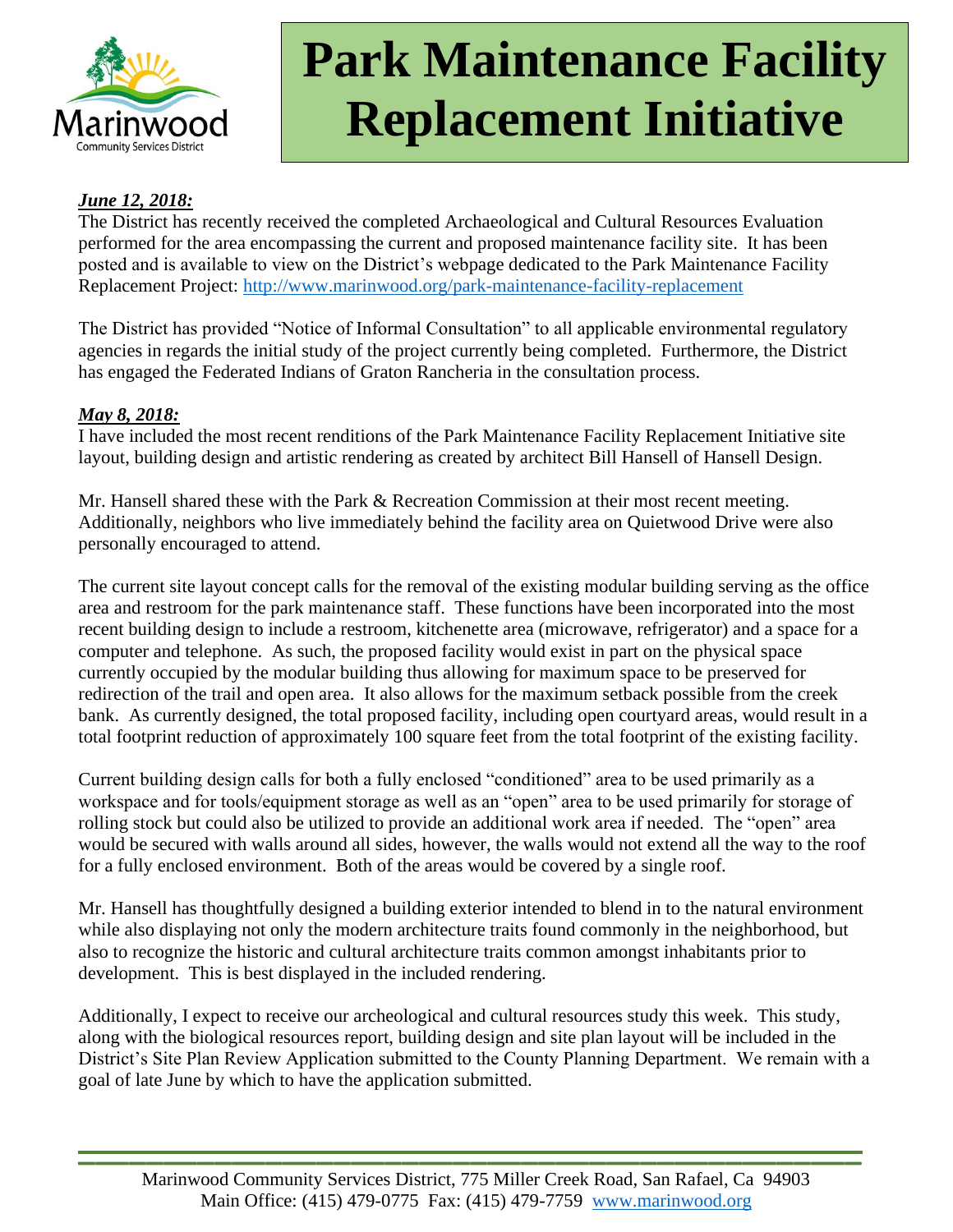

### *April 10, 2018:*

The District has engaged the services of an archeologist to perform a Cultural Resources Study. This study will be included in the Site Plan Review Application packet submitted to the County of Marin.

District staff has met with Bill Hansell of Hansell Design to review initial design concept ideas. Our next meeting is scheduled for April 9. As mentioned, Hansell Design is preparing an initial schematic design in preparation to submit with our Site Plan Review Application to the County. The initial schematic design concept, site plan, biological and environmental assessments and the cultural resources study will be included as components of the site plan review application.

We are intending to host another community hearing in mid-June. With that, it is our hopes and goal to have the site plan review application submitted to the County shortly thereafter. It is anticipated that the County could take up to three months to issue a determination.

Additionally, further efforts have been expended determining the feasibility of Site Option 4 on the corner of Miller Creek Road in between Lucas Valley Road and the Firehouse. The following initial infrastructure needs and approximate costs were identified:

- New curb cut and driveway approach along Miller Creek Road immediately south of the firehouse would be needed. Approximate cost: \$5000
	- o Additional concerns include potential safety hazards due to cars exiting Lucas Valley Road, sometimes at high rates of speed.
	- o Access to the driveway would only allow for entrance approaching from Lucas Valley Road to Miller Creek Road.
- The existing landscaped screening berm and irrigation lines would need to be removed, possibly including the existing Live Oak trees. This would involve approximately 750 cubic yards of soil that would need to be trucked off site to a legal fill station. Approximate cost: \$19,000.
- A sewer line approximately 290 feet long crossing Miller Creek Road and a manhole would be required. Approximate cost: \$33,000
- Sewer connection fees would be required. Approximate cost: \$6000
- Water meter and service would be required. Approximate cost: \$11,000
- Electric and communication lines would be required. Approximate cost: \$7000
	- o Electric connection may require installation of new meter.

Total approximate infrastructure costs for Site Option 4: \$81,000

### *March 13, 2018:*

The District has entered into a time and materials contract with Hansell Design to serve as the architect for the Park Maintenance Facility Replacement Initiative. There will be three primary aspects to the architect's services: Initial Schematic Design, Preparation and Submittal of the Complete Site Plan Review Application; Creation of Construction Plans and Bidding Documents; Construction Oversight.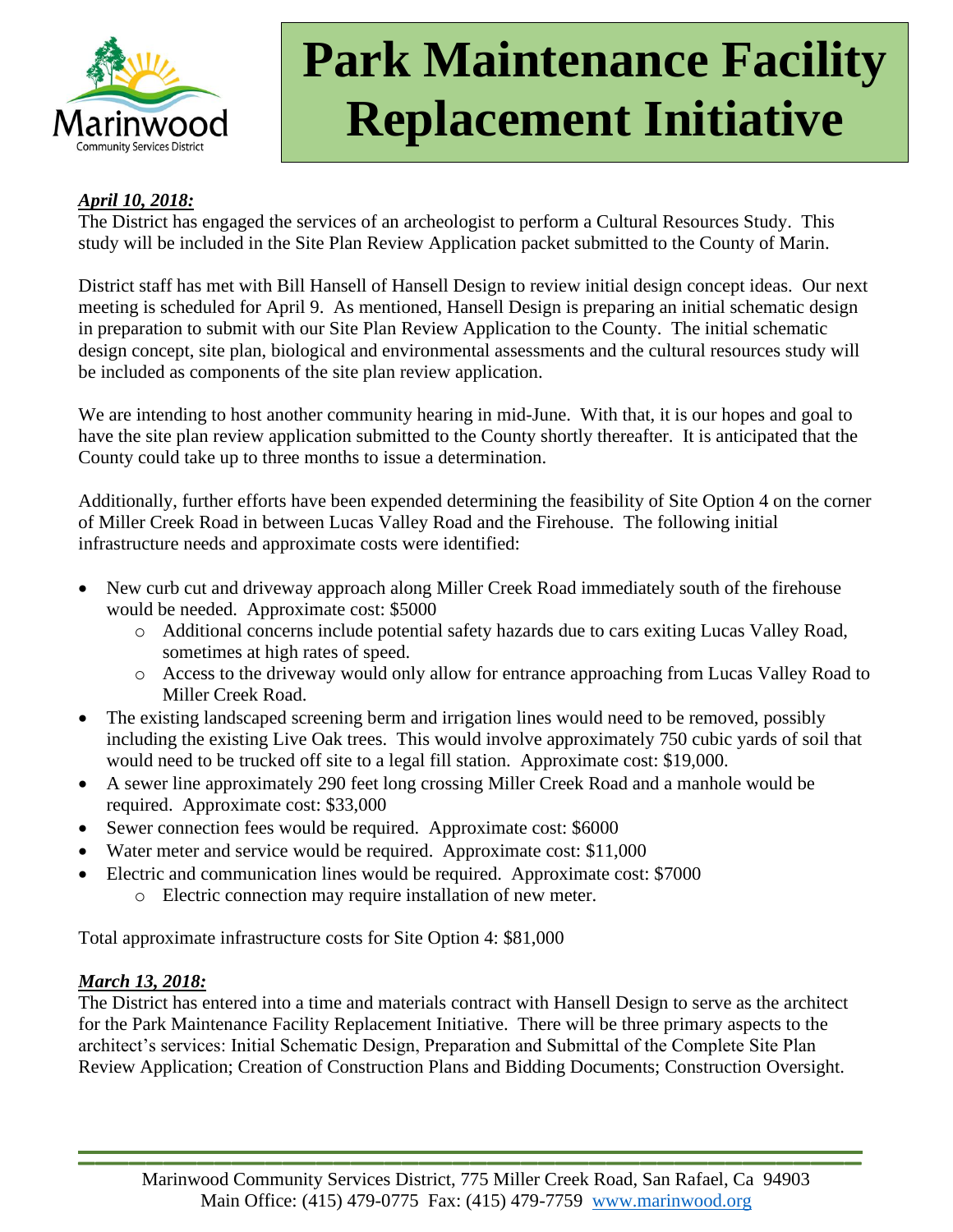

Hansell Design has been provided all relevant CAD files of the area and is well underway with initial concepts. As mentioned, Hansel Design is preparing an initial schematic design in preparation to submit our Site Plan Review Application to the County. The initial schematic design concept, site plan and biological and environmental assessments will be included as components of the site plan review application. We are also considered engaging a Cultural Resources Study to be included in the site plan review application. Efforts to locate potential existing studies of the immediate area have not been successful.

In the immediate term, we are meeting with Hansell this week to provide feedback on progress to date and to discuss timing as it relates to phase one completion. We are intending to host another community presentation meeting in the near future and are gauging the most appropriate balance between submitting what the County needs to provide relevant feedback, our ability to submit revisions prior to final determination and our desire for further community input in final concept. With that, it is our hopes and goal to have the site review application submitted to the County by late April.

### *February 13, 2018:*

I am in process of entering into a time and materials agreement with an architect to work with the District in preparing an initial schematic design in preparation to submit our Site Plan Review Application to the County. The initial schematic design concept, site plan and biological and environmental assessments will be included as components of the site plan review application. There will be three primary aspects to the architect's services: Initial Schematic Design, Preparation and Submittal of the Complete Site Plan Review Application; Creation of Construction Plans and Bidding Documents; Construction Oversight.

### *January 9, 2018:*

I have contacted three local design architects requesting a proposal for services. I have met with two of the architects on-site and received an initial proposal from one of them. I have not been able to schedule a site visit with the third and do not anticipate doing so despite multiple attempts on my part. Once both proposals are received, they will be reviewed against each other and determination made on how best to proceed.

The District will continue to develop a Site Plan Review Application to be submitted to the County. The initial design concept, site plan and biological assessment will be included as components of the site plan review application.

### *December 12, 2017:*

The District recently received the Biological Site Assessment report performed at the current area of the maintenance facility. It has been provided as a separate attachment to the agenda packet. The report lists environmental considerations and measures that should be undertaken both during removal of the existing facility as well as during construction of the proposed facility. The report also concludes the proposed facility would be consistent with other developed areas on the parcel and states: *"The current building configuration diminishes the habitat functions and values of the riparian corridor along Miller Creek. Removal and replacement of the facility away from the top of the bank would greatly improve the habitat*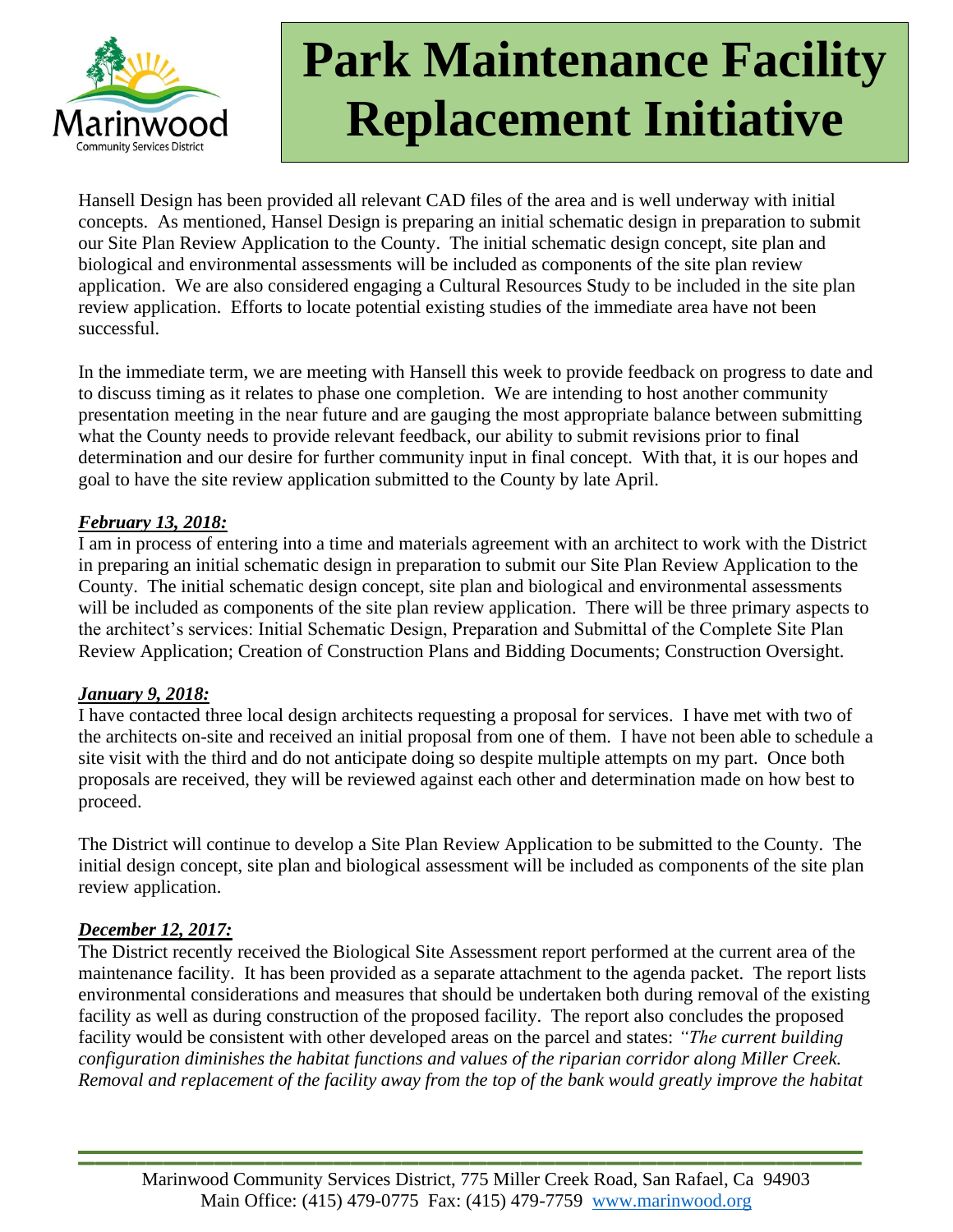

*values on the site, reduce the potential for pollutants and debris to enter Miller Creek, and buffer fish and wildlife populations from human disturbance."*

As for next steps, the District will continue to develop a Site Plan Review Application to be submitted to the County. The District has contracted with Willis Land Surveying to create a detailed topographic map of the area. I am currently contacting local design architects to submit proposals for initial building design based on the internal needs assessment previously conducted as well as the potential site plan rendering created earlier this year. All of these documents in addition to the biological site assessment will be included as components of the site plan review application.

### *October 10, 2017:*

Director Schwartz and I met with a planner from the County Planning Department for a consultation regarding the four proposed sites. It was advised we submit a Site Plan Review application including a Biological Site Assessment. The District has entered into an agreement with Prunuske Chatham, Inc. to perform the assessment. They are also on the County's "qualified consultant" list for this type of work.

#### *September 12, 2017:*

We recently received our requested planning information packet from the County, containing information regarding projects completed on the Marinwood Park parcel, which encapsulates the entirety of the Community Center & Firehouse, Pool Complex and Panhandle section.

The date for our planning consultation meeting has been set for September  $20<sup>th</sup>$ . Director Schwartz and I will attend this meeting and present all four potential site locations seeking feedback as it relates to various County Planning & Building Codes and Regulations.

### *August 8, 2017:*

I have submitted the County application and fees requesting a Planning Consultation as well as a Planning Information Packet which will include a complete parcel history review and pull of all prior permits awarded and/or applied for. The County has begun working on the information packet and will contact me when completed to arrange a consultation meeting date in which all four current site layout drafts will be shared and initial feedback provided.

Following last month's meeting, I met with Ray Lorber, Chair of Miller Creek Watershed Stewards. I shared with Mr. Lorber the draft site layouts for all four potential layouts and locations. We also visited the current site so he could see first-hand how the plans nearest the creek might impact area. Mr. Lorber was understanding and supportive of the District's need for a replacement facility and mentioned he felt Option 2 was the most appropriate of the four. (Option 2 involves placing the shed in the same general area while rotating to face south and pulling the facility significantly away from the creek bank).

### *July 11, 2017:*

On July 6, 2017, Shane DeMarta and I presented the Park Maintenance Facility Replacement Initiative to the Marin Project Coordination (MPC) group. MPC meetings *"provide an opportunity for project proponents to meet with environmental regulatory permit agency staff."* The meeting is non-binding and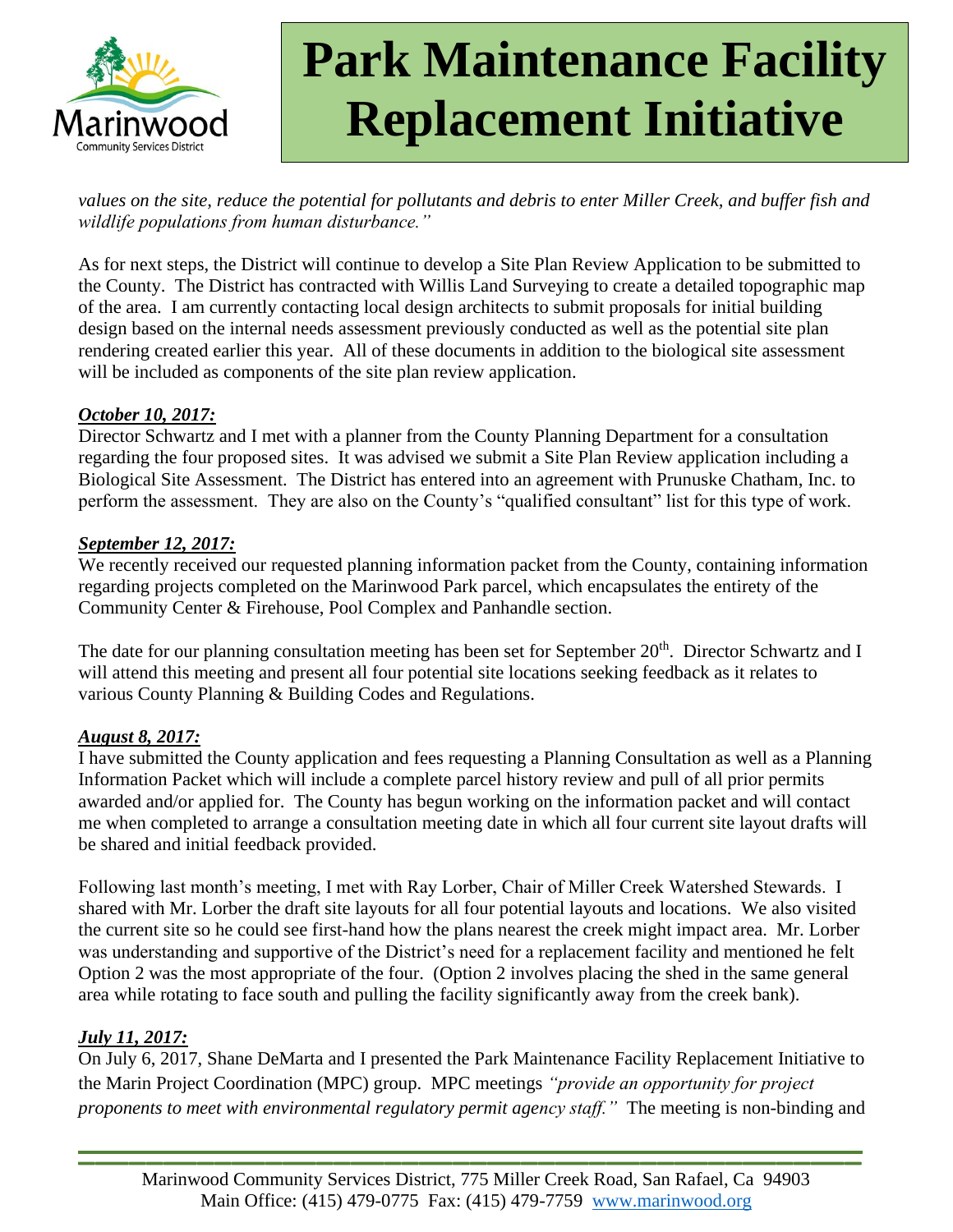

informal, intended to provide a forum for interaction and input of projects in the early planning phases. Environmental regulatory agencies in attendance included representatives from the Army Corp of Engineers, San Francisco Bay Regional Water Quality Control Board, California Department of Fish & Wildlife, NOAA Fisheries, Marin Resource Conservation District: Urban Streams Coordination (nonregulatory), Marin County Department of Public Works: Land Use Division and Marin County Stormwater Pollution Prevention Program (meeting facilitator, non-regulatory).

Due to the fact that the proposed building site options will not be encroaching into the creek as well as the estimated size of the building, several representatives did not believe the permitting process would involve their respective agencies. These included the Army Corp of Engineers, Regional Water Quality Control Board and NOAA Fisheries.

The representative from the Dept. of Fish & Wildlife also concurred that he did not believe his respective agency would require permitting due to the reasons stated above, but did mention their "permit season" closes in mid-October until early Spring. He also stated there may be considerations that need to be accounted for with the demolition of the current building, but did not foresee that as a barrier to the project as a whole. He also offered to perform a site visit to view the area and confirm if he believed they would require any permitting.

The representative from Marin County DPW-Land Use Division confirmed the Title 24 setback requirements, citing Marin County Code 24.04.560 which states: *"All structures shall be set back from creeks, channels or other major waterways at least twenty feet from the top of bank or twenty feet plus twice the channel depth measured from the toe of the near embankment, whichever is greater."* Via MarinMaps, we were also able to confirm the site locations did not encroach into the FEMA flood control zone surrounding Miller Creek.

In summary, the meeting was positive and the respective agency representatives were helpful and informative. The feedback from this meeting will be further considered while we prepare to present all four site options to the Marin County Planning Department for a pre-application consultation meeting.

## *June 13, 2017:*

The outcome of the Community Input meeting resulted in the identification of three potential areas by which to place the Park Maintenance Facility. They are:

- 1. The general area of the existing facility
- 2. An area further down the panhandle trail, closer to Miller Creek Road in the vicinity of the horseshoe pits
- 3. An area between the firehouse and Lucas Valley Road, along Miller Creek Road

Irv Schwartz has generously offered to create site plans for areas 2 and 3 above. I have arranged to meet with various environmental agencies who may have interest in this project due to the proximity of all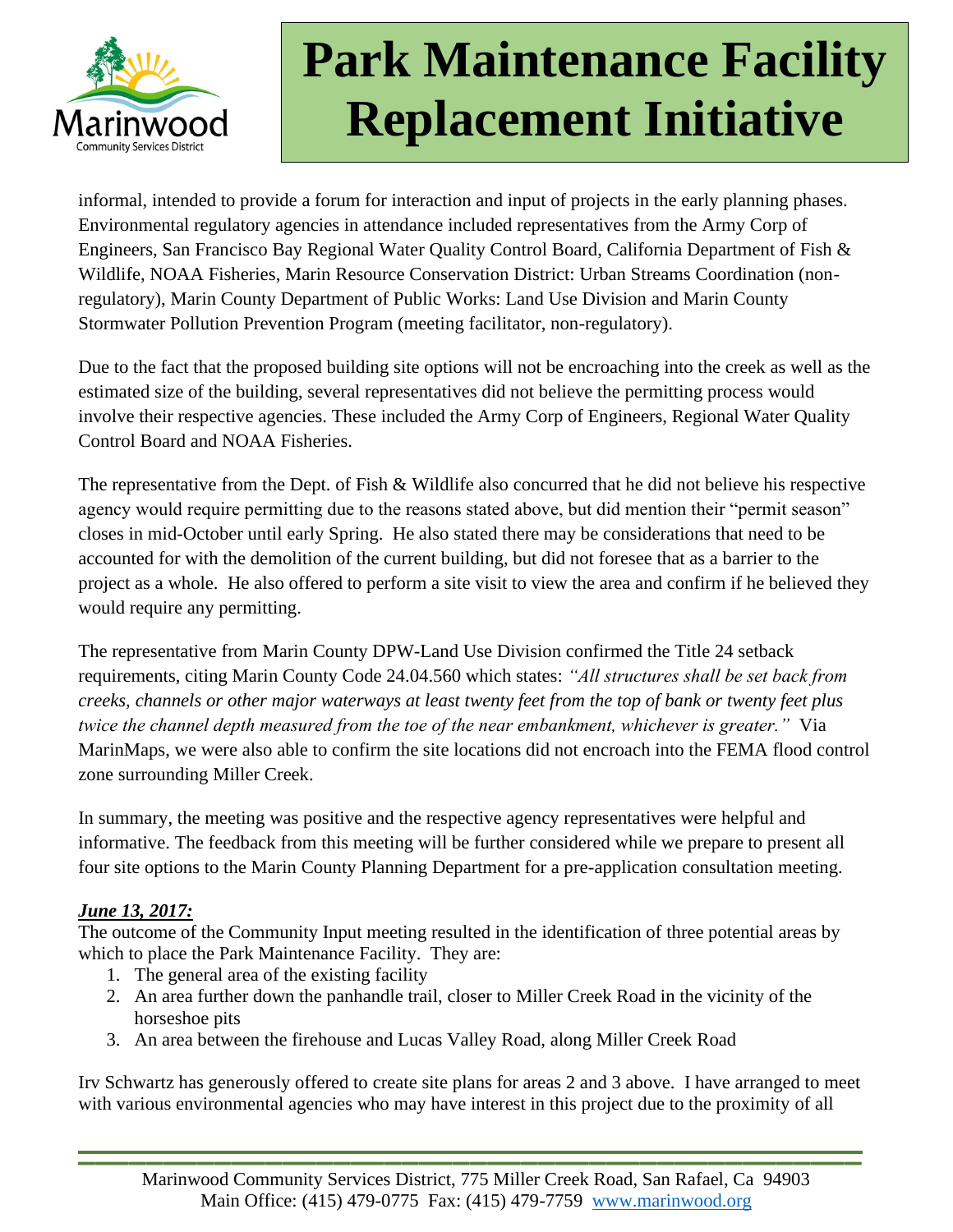

locations to Miller Creek. The site plans, as well as the initiative as a whole, will be shared with the agencies during these meetings, seeking their critical input as it relates to their specific environmental considerations.

Feedback from these meetings will then be considered and any needed revisions can be made at that time. From there, we will arrange a pre-planning consultation meeting with the County, seeking their critical input prior to beginning the formal planning applications and selection process for a design professional.

### *April 11, 2017:*

As you aware, the Board will conduct a special meeting in conjunction with the regular Park & Rec Commission meeting on April 25, 2017 to host a Community Workshop for the Park Maintenance Facility Replacement Initiative. The workshop was discussed at great length at the most recent P&R Commission meeting in an effort to strategize the most effective ways to gather valuable community input to help influence the various aspects of this project moving. These strategies will be shared further at the Board meeting.

Efforts to publicize the Community Workshop as well as the Initiative have included but not limited to:

- a) A dedicated webpage created on our website [\(http://www.marinwood.org/park-maintenance](http://www.marinwood.org/park-maintenance-facility-replacement)[facility-replacement\)](http://www.marinwood.org/park-maintenance-facility-replacement) containing various information and to be updated as the initiative progresses.
- b) Announcements posted to our website homepage as well NextDoor and via the Neighberries Email group.
- c) Announcements posted near the current maintenance facility.
- d) Word of mouth and personal announcements made to various groups such as the Lions and Waterdevils.

For your reference, I have included the workshop announcement as well as a 1-page information document that were created and distributed. Both of these have been posted to the initiative's website along with the site layout options created by Joe Runco of SWA Group.

## *March 14, 2017:*

Included in this packet are site layout design concepts created by Joe Runco of SWA Group. As discussed at the last meeting, these concepts were created in preparation of a Community Input meeting so as to show the community how the new facility may be incorporated into the existing area.

The next step in this initiative is to set a date for the Community Input meeting. I have provided below a list of dates in which the classroom is available. Please note, many of these dates are the same as those shared for the Special Budget Hearing, which may eliminate one of the dates as a possibility. I have also included dates in which the community center is available should it be determined a larger space may be needed.

### CLASSROOM:

Wednesday, April 5, 2017: 6:30pm or later Thursday, April 6, 2017: 7:30pm or later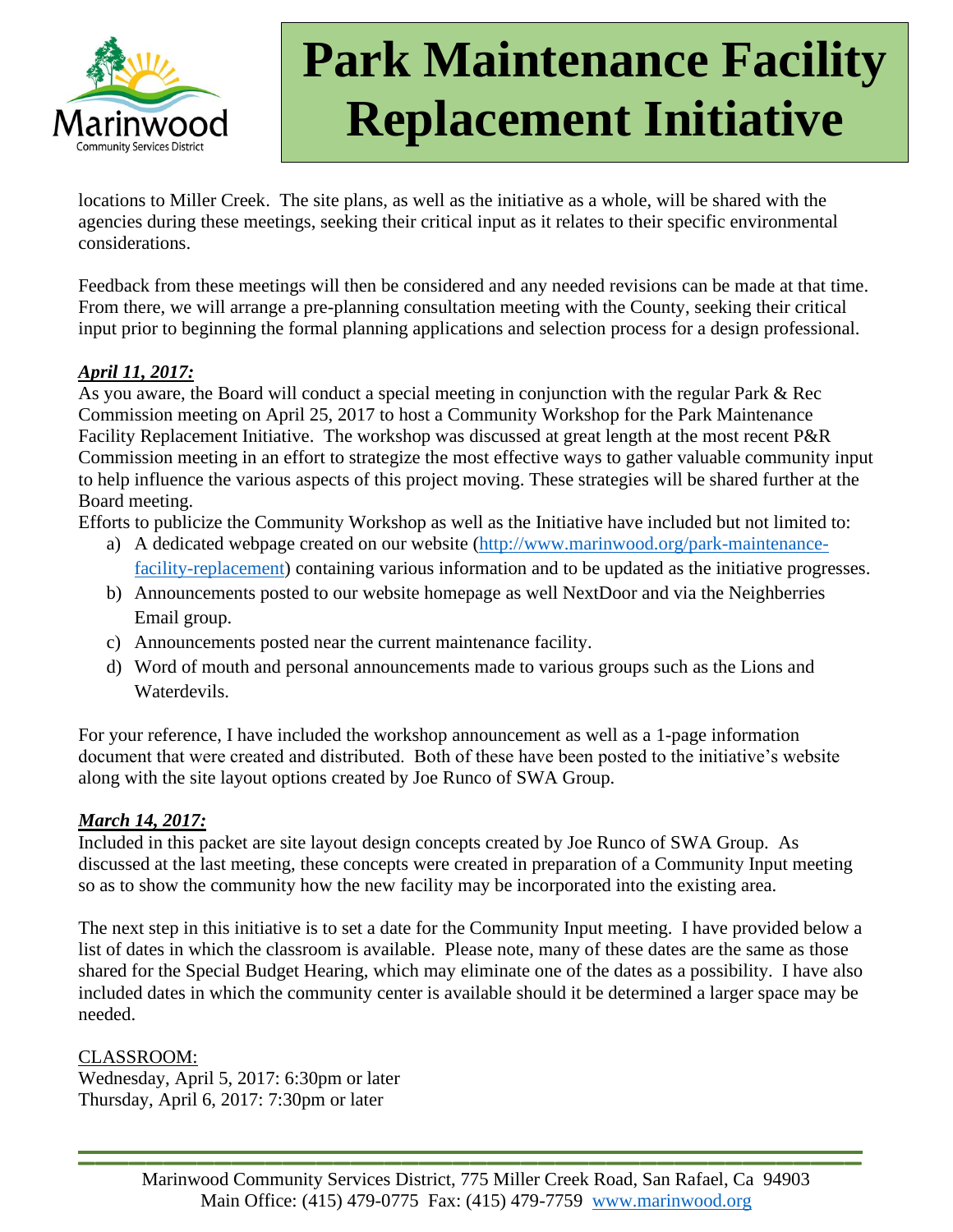

Thursday, April 13, 2017: 7:30pm or later Wednesday, April 19, 2017: 6:30pm or later Thursday, April 20, 2017: 7:30pm or later Tuesday, April 25, 2017: 6:00pm or later (Note: P&R Commission occurs at 7:30pm) Thursday, April 27, 2017: 7:30pm or later

#### COMMUNITY CENTER:

Wednesday, April 12, 2017: 7:30pm or later Wednesday, April 26, 2017: 7:30pm or later

Two other options are:

- Incorporate the Community Input meeting with the regular April board meeting on April 11, 2017
- Incorporate the Community Meeting with the regular Park & Rec Commission meeting on April, 25, 2017. This could also be the sole item of business for the Commission that evening as well.

### *February 14, 2017:*

As we move towards replacement of the current dilapidated maintenance shed located on the northern edge of Marinwood Park, we have identified several items of note and next steps that should be considered in this process. These are listed below.

### History in Brief:

The current wooden facility was originally constructed in 1965. In the ensuing years the footprint expanded with the addition of added fencing, small storage areas and eventually a second enclosed structure connecting to the original building. As the years progressed, electricity, water and a phone line were brought to the building.

In 2001 the District placed a modular office building directly across the path from the maintenance building. Water, sewer and electricity were brought to this building and the phone line was redirected providing a more appropriate place for park staff to meet and perform administrative work. Throughout the years, the Maintenance facility has severely deteriorated through use and primarily weather. District staff has applied various fixes and repairs as needed that can best be described as "Band-Aids" intended to extend the useful life of the current facility, not provide a permanent repair. One of the larger temporary repairs performed by staff included adding a pitched roof over the existing roof to assist drainage and prevent a roof collapse from water weight in heavy winters. This occurred at some point approximately mid-2000's. While the District did explore a complete roof replacement, it was determined by a structural engineer at the time that this was throwing good money after bad and the District should instead opt to replace the entire structure, and the District abandoned this initiative. Rather, the roof was tarped seasonally to prevent leaks and puddling.

The most recent the District formally pursued replacing the maintenance building was in 2010. At this time the District engaged ILS Associates, Inc., a local Civil Engineering and Land Surveying Firm, to complete a Site Plan and Topographic map. However, as the District explored further into this process this initiative too was abandoned for multiple reasons, including cost and, purportedly, neighbor opposition.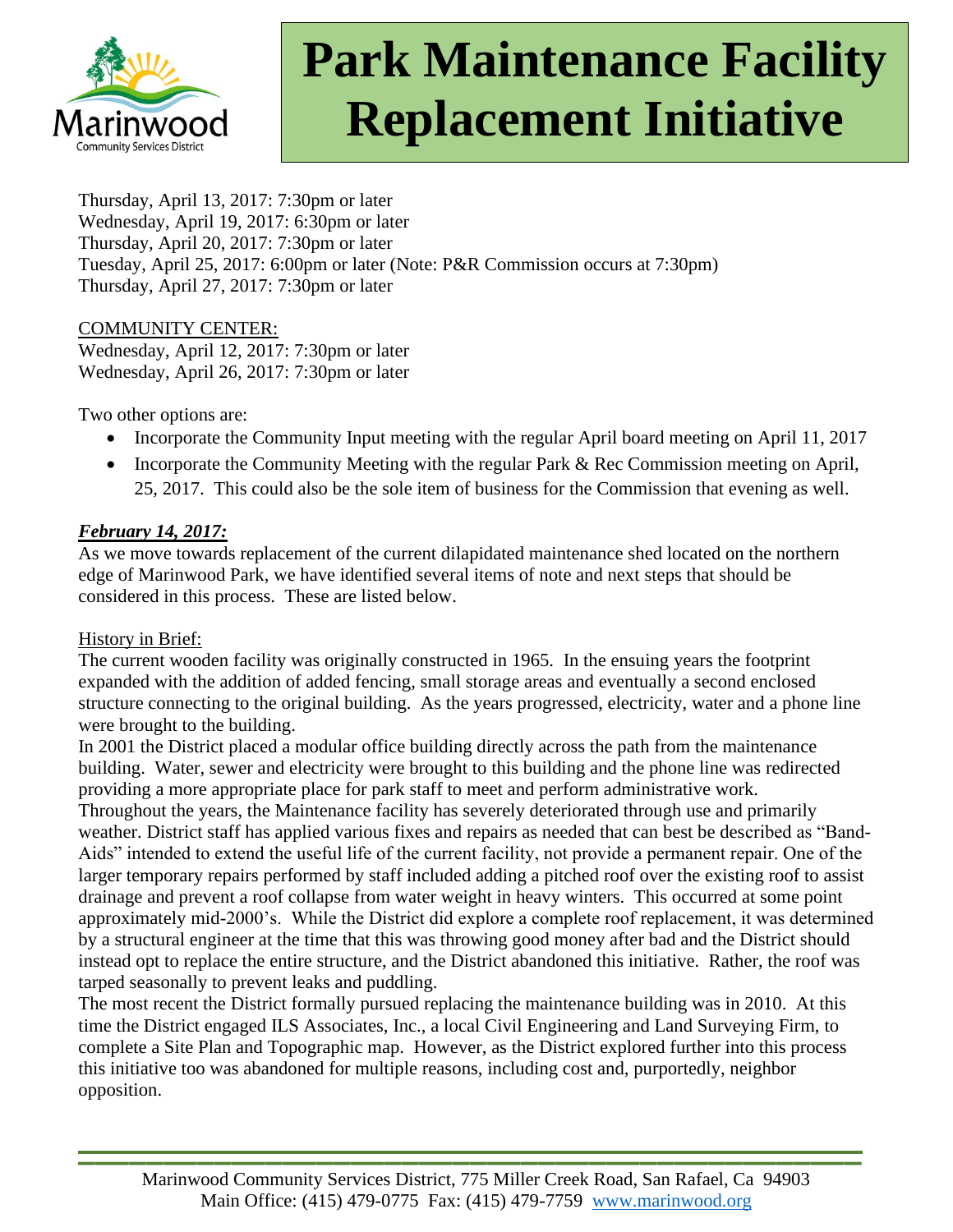

#### Current Status and Needs:

Needless to say, the maintenance facility has continued to deteriorate yet continues to be used to the best of its rapidly degrading functionality. The roof is still tarped seasonally. During heavy rains, the interior of the facility floods due to inadequate grading thus making the facility unusable during these time. It continues to store District equipment used for park maintenance purposes as the District has no other place by which to store such equipment and supplies. All the while its structure becomes more unstable and less sound.

The most recent heavy rains and winter weather have caused additional damage beyond the routine flooding, including blowing over the fence surrounding the outside storage area. The fence has sinceforth been temporarily repaired by staff.

In short, while our park maintenance staff have been beyond accommodating in making the best use of the current facility as is possible while maintaining a high standard of park and facility maintenance, it is simply no longer adequate for the needs of the District. More importantly as has been the situation for too many years now, it is also presents a significant safety risk. Rather than a District asset, it is a District liability. For the well-being of our dedicated staff alone, this facility should be put out of commission as quickly as possible.

However, the District must have access to and use of a conveniently located maintenance building and facility to continue the functions served by our park maintenance department and staff. While we have conducted a search of other District-owned properties as an alternative site for a new facility, we have been unable to identify a feasible location. As such, it is recommended a new facility be constructed in the same approximate location as present.

Additionally, since 1965 when the original facility was constructed, our needs and requirements have continued to expand in scope and nature while the District has also acquired additional equipment needing to be safely stored and secured. This equipment includes but is not limited to a riding mower, a tractor, two utility vehicles, various supplies including light chemical storage and a soon to arrive new park maintenance truck.

#### Current Actions and Next Steps:

With the approval of the fiscal year 2016-2017 budget, the Board allocated \$80,000 in County Measure A Funds to be used specifically towards replacement of the maintenance facility.

District staff, Park & Recreation Commissioners and Board Directors have conducted research while exploring needs and options including the potential use of a premanufactured building versus new construction. In extensive discussion with Park Maintenance staff regarding facility needs, a draft schematic diagram has been produced and is attached for reference. While both options have pros and cons, a firm recommendation has yet to be made. The ability to customize the facility to adequately meet District needs today and into the foreseeable future may ultimately rule out the practicality or any potential cost savings of utilizing a premanufactured building.

Additionally, a significant concern of the District is limiting to the degree possible any current and potential impacts on the surrounding environment. This includes environmental impact to the immediate ecosystem, impact to those who regularly frequent this section of the park for recreational purposes and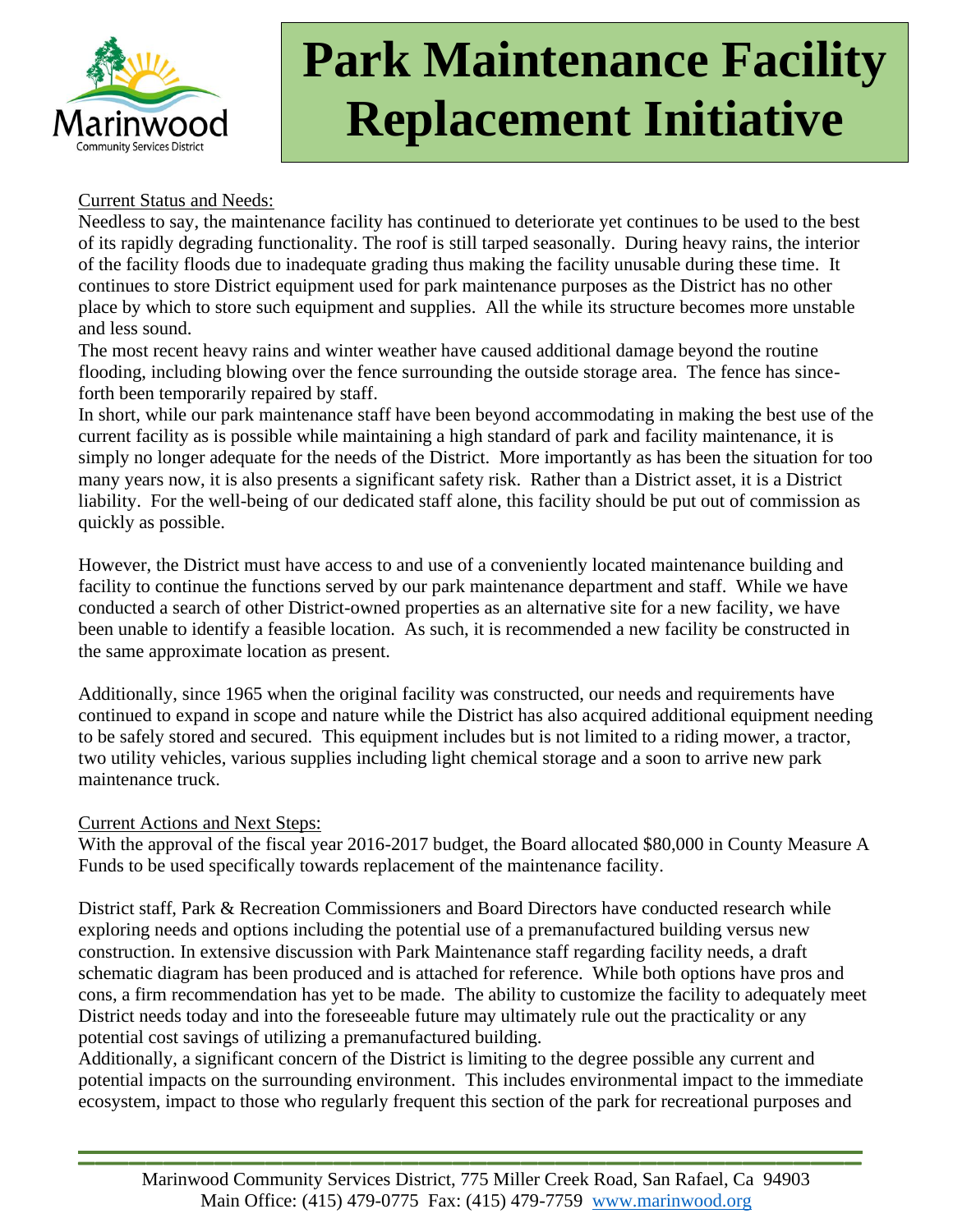

especially limiting the potential impact to residents located in the immediate vicinity. Considerations have been discussed, with some implemented into the included diagrams. This includes simple yet not often thought about aspects such as the direction vehicles and equipment will be entering/exiting the facility, placing maintenance equipment and machinery in areas of the facility to be as insulated for noise as possible and exterior design considerations allowing the facility itself to blend in to the natural environment as seamlessly as possible.

In an effort to keep this moving forward, staff and board have several immediate consideration factors. Notably:

• Community Input:

As mentioned, it will be critical to inform the community in not only the need for a new maintenance facility but also to engage and listen to the community regarding any thoughts and concerns they may have with this initiative. It will be important for the District to accommodate these concerns to all degrees practical while still remaining efficient in terms of cost, design, location and functionality. The board may want to consider scheduling a separate Public Hearing specifically to this topic. As much visual representation as possible should be created including professionally prepared concept plans. Ideally, the District may be able to identify a local resident willing to donate their time and expertise towards the creation of such concept plans and visuals.

• County Input:

Once community input has been heard and factored in, it is recommended the District receive and informal review of the concept from the Marin County Community Development Agency. They will be able to provide insight on potential regulations and requirements. The current fee for a Planning Consultation is \$320.

• RFP Process:

In speaking with other local agencies and municipalities, a project of this nature is often separated into phases with multiple RFP's and/or Public Bidding Processes needed to complete the initiative. The Board may want to establish a committee to review the proposals and create selection criteria.

- o The first RFP is for Architecture, Design and Permit Processing and Bidding. This would include Design Review Drawings and the County's Design Review Process. This would be followed by the preparation of Construction Drawings and Documents and Building Permit Acquisition.
- o The second RFP is for Construction Administration. The same architect could provide construction administration services or a separate RFP could be put out for a construction manager for the last segment.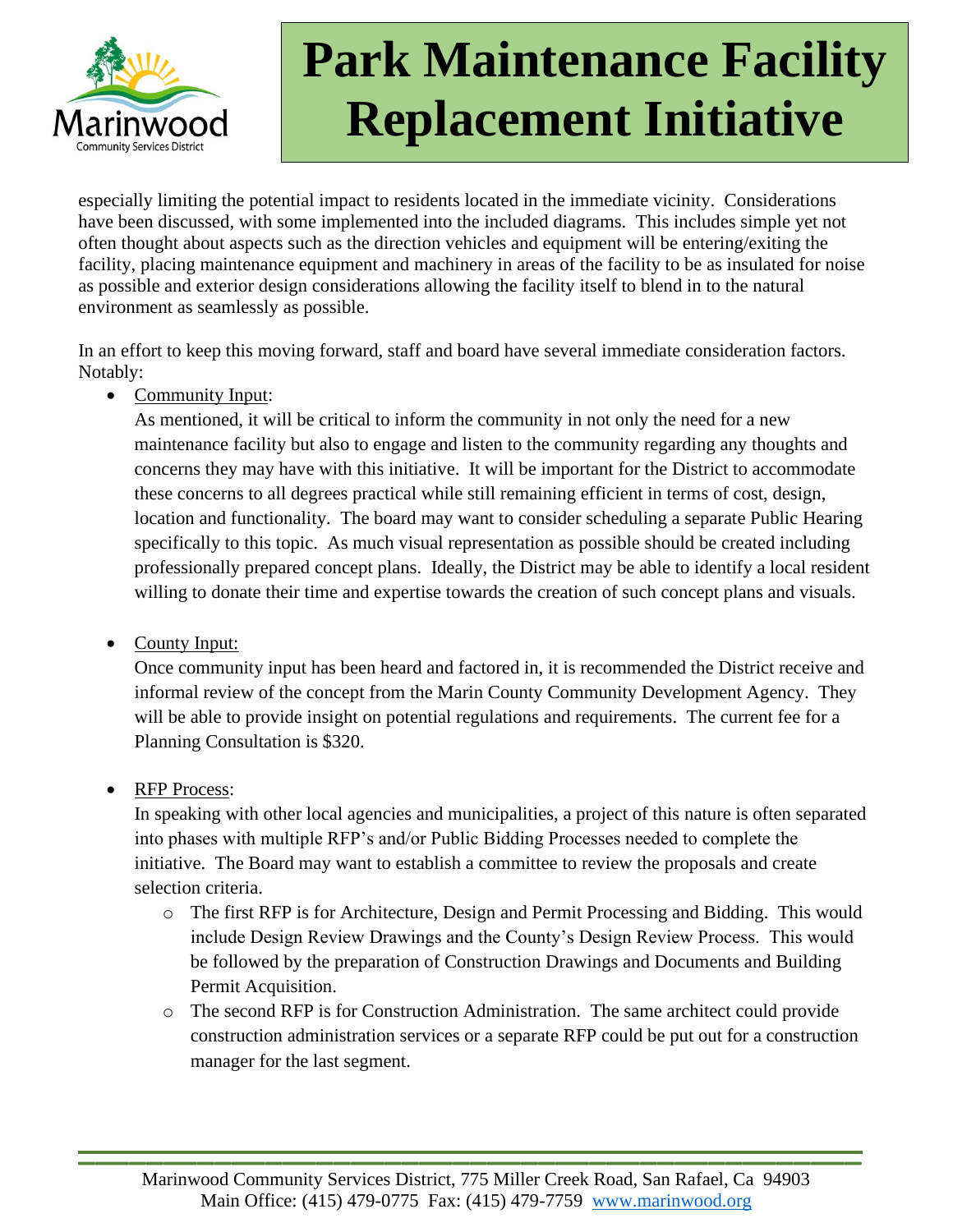

Construction:

This will need to be put out to bid for the construction as a public works project.

In closing, the most recent bout of winter weather has placed an even greater sense of urgency on a project and District need that was already long overdue. Community input, including a potential separate public hearing should be scheduled as soon as feasible upon the creation of concept plans and visuals.

## *November 8, 2016:*

I continue to draft and refine an RFP for this initiative. Utilizing a general contractor will provide a knowledge-base of existing planning and building requirements beyond those readily available amongst the District in addition to the coordination of needed sub-contractors for various scope and stages of this project. The draft specifically requests input and suggestions as to utilizing a pre-manufactured building or new construction. As we have been informed in prior meetings with a local general contractor, utilizing a pre-manufactured building may not actually be as cost advantageous as it seems once you factor in the total project needs – Site Grading/Drainage, Slab Foundation, Electrical Needs, Water & Sewer, Permitting, Aesthetics, etc. Plus, new construction allows for greater customization in design. While there are cost benefits to pre-manufactured, initial internal thoughts on design are to customize it quite a bit to fit our needs (various exterior doors & interior separation walls in addition to items listed above) which start to eat away at the savings achieved by simply going with a standard premanufactured model.

## *October 11, 2016:*

Admittedly, I have not been able to make the hoped for progress on this initiative in the past month due to other District needs and time constraints. My priority at this point regarding this initiative is to complete a draft RFP to present to the board and post. I feel this will provide a more accurate estimate of not only potential costs but also potential solutions and ideas as to how to best move forward with design and scope. Utilizing a general contractor will also provide a knowledge-base of existing planning and building requirements beyond those readily available amongst the District in addition to the coordination of needed sub-contractors for various scope and stages of this project. I have obtained additional RFP samples from the County of recent and current public works projects they are undertaking. These will help greatly in the creation of the draft RFP.

### *September 13, 2016:*

As has been discussed at prior board meetings and monthly at Park and Recreation Commission meetings, we continue to explore the feasibility of replacing the current park maintenance building. The intention is to utilize the current footprint of the existing building, if possible.

Park maintenance staff have provided valuable feedback including a draft concept design. Director Naylor has created a project management document that was shared with the P&R Commission at a recent meeting to help keep this initiative on-track and moving forward. We have also had informal conversations with general contractors in an effort to help provide a scope of the project as well as provide ideas and issues we will need to consider.